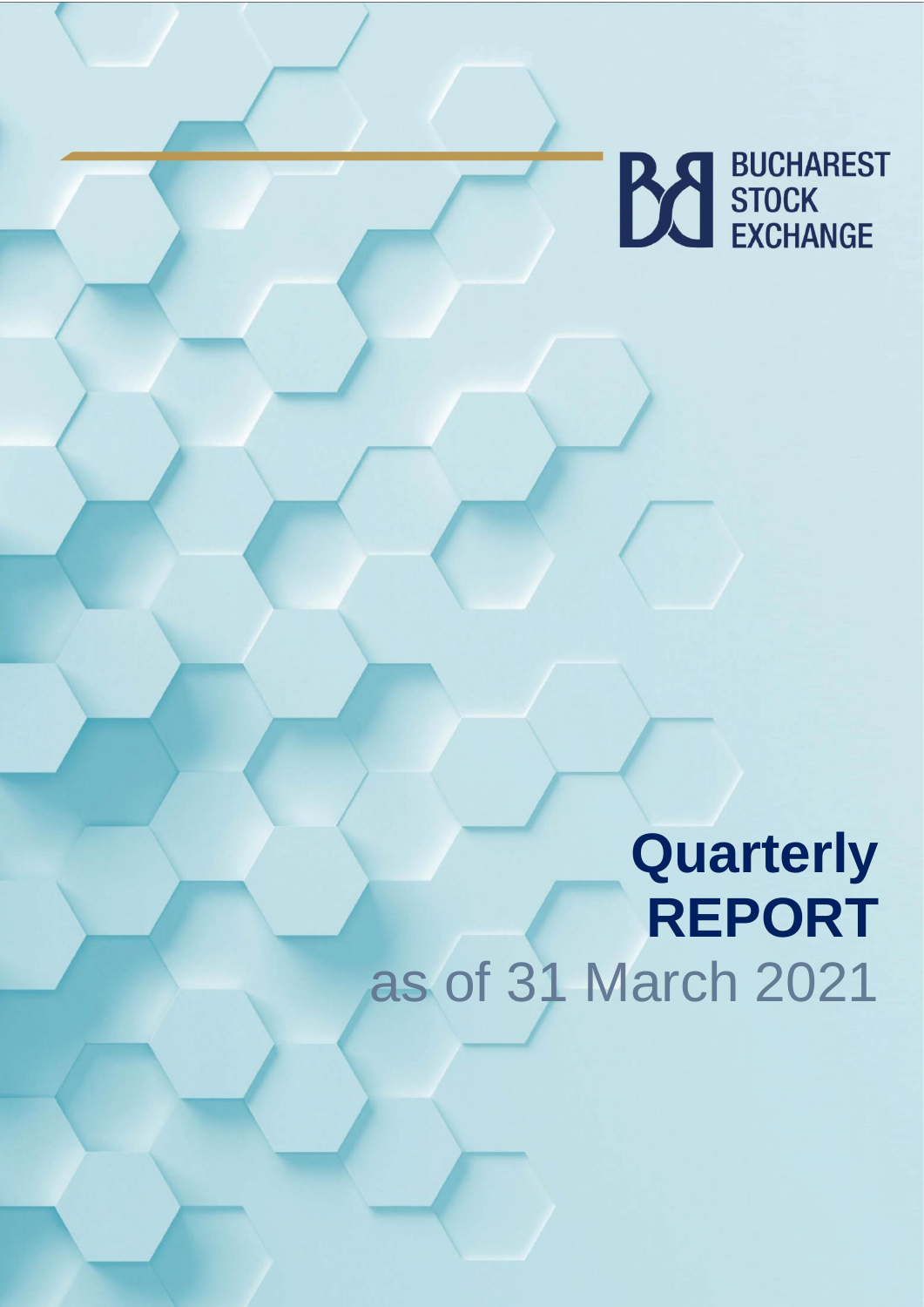

## **Contents**

| Executive summary                                                                                   | $\overline{2}$ |
|-----------------------------------------------------------------------------------------------------|----------------|
| Financial and operating highlights                                                                  | $\overline{4}$ |
| Analysis of the individual and consolidated results for the first quarter of 2021                   | 7              |
| Condensed consolidated interim financial statements as at and for the period ended 31 March<br>2021 | 14             |
| Economic and financial ratios according to FSA Reg. 5 / 2018                                        | 30             |
| Contact us                                                                                          | 31             |
| Find out more about the Bucharest Stock Exchange                                                    | 31             |

| <b>Notes</b>      | The Directors' consolidated report herein presents the interim condensed<br>consolidated financial statements of the Bucharest Stock Exchange, prepared in<br>accordance with the International Financial Reporting Standards as adopted by the<br>European Union and in compliance with the rules and regulations of the Financial<br>Supervisory Authority (FSA). The financial results as of 31 March 2021 are not<br>audited. |
|-------------------|-----------------------------------------------------------------------------------------------------------------------------------------------------------------------------------------------------------------------------------------------------------------------------------------------------------------------------------------------------------------------------------------------------------------------------------|
|                   | The financial figures presented in the executive management commentary which<br>are expressed in million RON are rounded off to the nearest integer and may result<br>in small reconciliation differences.                                                                                                                                                                                                                        |
|                   | Entities included in the consolidation process: Bucharest Stock Exchange, Central<br>Depository, Investors Compensation Fund, CCP.RO Bucharest.                                                                                                                                                                                                                                                                                   |
| <b>Disclaimer</b> | This English language report is a convenience translation of the Romanian<br>language "Raport preliminar întocmit la data de 31 March 2021". The Romanian<br>version of the report is the official document.                                                                                                                                                                                                                      |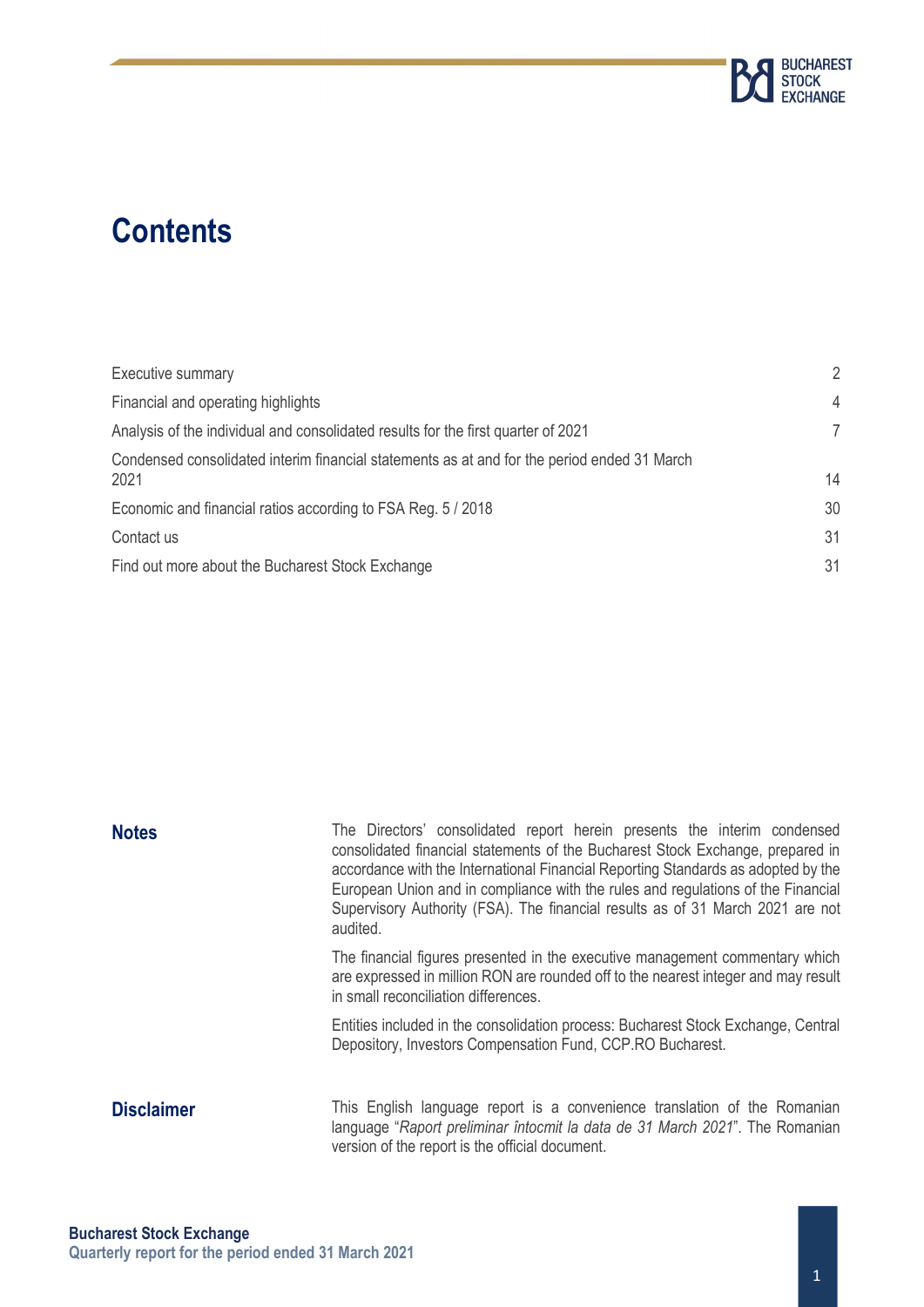

## **Executive summary for Q1 2021**

## **Key events**

**Record of new listings on the Aero market 4** share listings→ over **5.5 mn Euro** funds raised **5** bond listings → approximately 7 mn Euro funds raised

#### **On the regulated market**

2 bond listings  $\rightarrow$  46.6 mn Euro **Fidelis program** new series of government bonds→ about **1.4 billion Euro**

**The Bittnet** Group includes the FTSE Global Micro Cap indices, in February 2021, the second company listed on BVB that is part of these indices after TeraPlast.

## **Key figures**

#### **BVB Individual**

**Total assets** reach the value of **121 mn lei**, 7% increase compared to the end of 2020.

**Operating income** of 5.79 mn lei, decrease of 27%, caused by the reduction of trading revenues by 32%, partially offset by the increase in revenues from issuing maintenance fees by 70% and the sale of stock exchange data by 80%.

**Operating expenses** decreased by 9% to the value of 3.8 mn lei compared to Q1 2020.

**Net profit of 2.16 mn lei**, directly influenced by the evolution of operational revenues.

## $\mathbf{d}$

**BET: new historical maximum**



March 16, 2021: **10,844.45**

The BET index continued its rise at the end of Q1 2021, the value recorded at the end of March being 11,189.60 points, **+ 14.11%** compared to the beginning of the year.

**Exchange Live,** a terminal for real-time data dissemination is launched in February 2021 and 2 new significant projects, **Made in Romania and BVB Research Hub** are completed and officially launched in early Q2 2021.

#### **BVB Group**

**Total assets** reach the value of **217 mn lei**, 3% increase compared to the end of 2020.

**Operating revenues** of 9.88 mn lei, 18% decrease compared to Q1 2020, caused the reduction in trading revenues, a basic effect resulting from the significant volume of transactions recorded in March 2020.

**Operating expenses** of 9.07 mn lei, 13% increase compared to Q1 2020, based on the expenses generated by the activity of the CCP.RO branch.

**Net profit** of 2.04 mn lei, generated mainly by the Group's trading activity.

### **Expectations for Q2 2021**

**Positive signals for public offerings** of shares on the main market of BVB. Confirmation is expected in Q2 2021.

**High interest in financing through the AeRO market** for small and medium-sized companies. New placements and listings are expected

BVB will be involved in the promotion and development of recently launched projects: **Exchange Live, Made in Romania and BVB Research Hub.**

On April 21, 2021, Law no. 88/2021 on the Investor Compensation Fund was published and will be in force on June 20, 2021 by introducing a new organizational and operational framework for the Investor Compensation Fund (FCI).

The legal status of FCI in the joint stock company is amended as **a legal entity under public law**, following that, FCI will not be a subsidiary of the BVB group. Therefore, FCI financial result was presented as result from discontinued operations.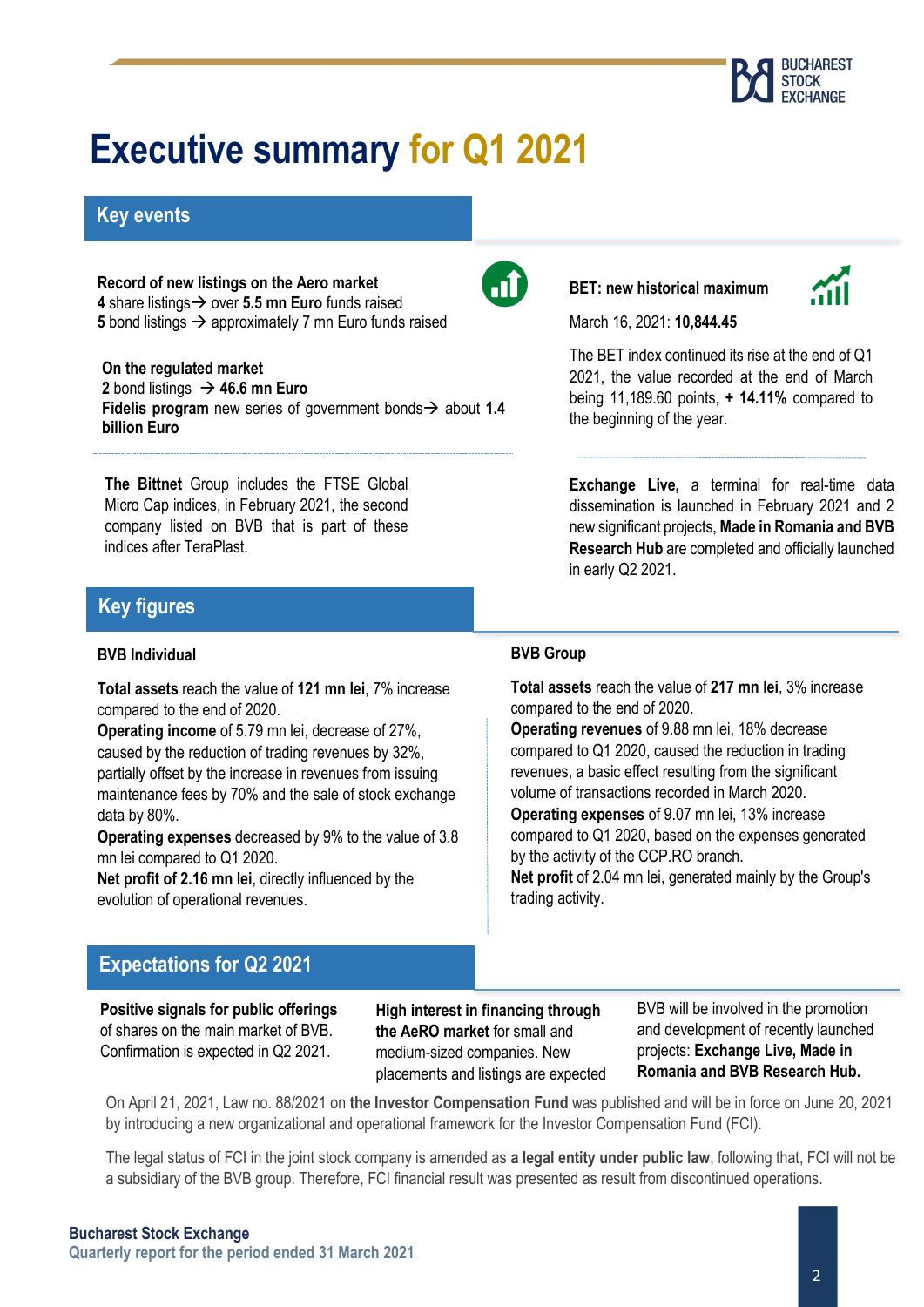

## **Evolution of financial performance**

### **Individual and consolidated results of BVB Group as of Q1 2021**

#### **Bucharest Stock Exchange (BVB)**

**Operating income BVB individual** \* decreased by 27%, -2.17 mn lei (from 7.96 mn lei to 5.79 mn lei), mainly due to the decrease of trading revenues by 32%, from which revenues from public offers - shares decreased by 1.30 mn lei, while revenues from transactions on the AERO market increased by 0.30 mn lei. The basic effect of the decrease in operating revenues is also represented by the "one-off" revenues registered in Q1 2020 from intragroup re-invoicing (0.97 million lei), a decrease partially offset by the increase in revenues from maintenance and sale data

**Operating expenses, BVB individual** \*, Q1 2021, -9%, respectively 0.38 mn lei from 4.2 to 3.82 mn lei, mainly due to the decrease of personnel expenses and expenses provided by third parties, mainly consulting, in Q1 2020 being recorded one-off expenses.

**Operating profit BVB individual** \* - Q1 2021, 1.96 mn lei, -48% compared to Q1 2020 (Q1 2020: 3.76 mn lei), with an operating margin of 34%, due to the reduction of revenues operating expenses by 27%, while operating expenses decreased by 9%. This includes intra-group transactions (for trading segment values, excluding intragroup transactions - see Note 6 Segment reporting)

**Net financial income, BVB individual** \* - in Q1 2021 was 0.63 mn lei (Q1 2020: 0.55 mn lei), + 14%, increase due mainly to income from unrealized exchange rate differences, following the appreciation of EUR and USD vs RON.

**Net profit, BVB individual** \* - in Q1 2021, 2.16 mn lei, -42% from 3.73 mn lei in Q1 2020, with a net margin of 37%. This includes intra-group transactions (for trading segment values, excluding intra-group transactions - see Note 6 Segment reporting)

#### **Central Depository (DC)**

**Operating revenues DC individual** \* increased by 2%, + 84 thousand lei (from 4.12 mn lei to 4.21 mn lei), as a result of the increase of settlement revenues by 9%, while the revenues of the register segment fell by 11%.

**Operating expenses, DC individual**\*, Q1 2021, in amount of 3.58 mn lei, have a similar level with the expenses from Q1 2020, 3.51 mn lei.

**Operating profit, DC individual** \* - Q1 2021, + 2%, up to the value of 0.62 mn lei, with an operating margin of 15%. This includes intra-group transactions (for post-trade segment and register values, excluding intra-group transactions - see Note 6 Segment reporting)

**Net financial income, individual DC**  $*$  - Q1 2021, increased from 0.15 mn lei to 0.18 mn lei.

**Net profit, DC individual \* - Q1 2021**, + 4%, from 0.66 mn lei to 0.69 mn lei, with a constant net margin of 16%. This includes intra-group transactions (for post-trade segment and register values, excluding intra-group transactions - see Note 6 Segment reporting)

\* before consolidation, including intra-group transactions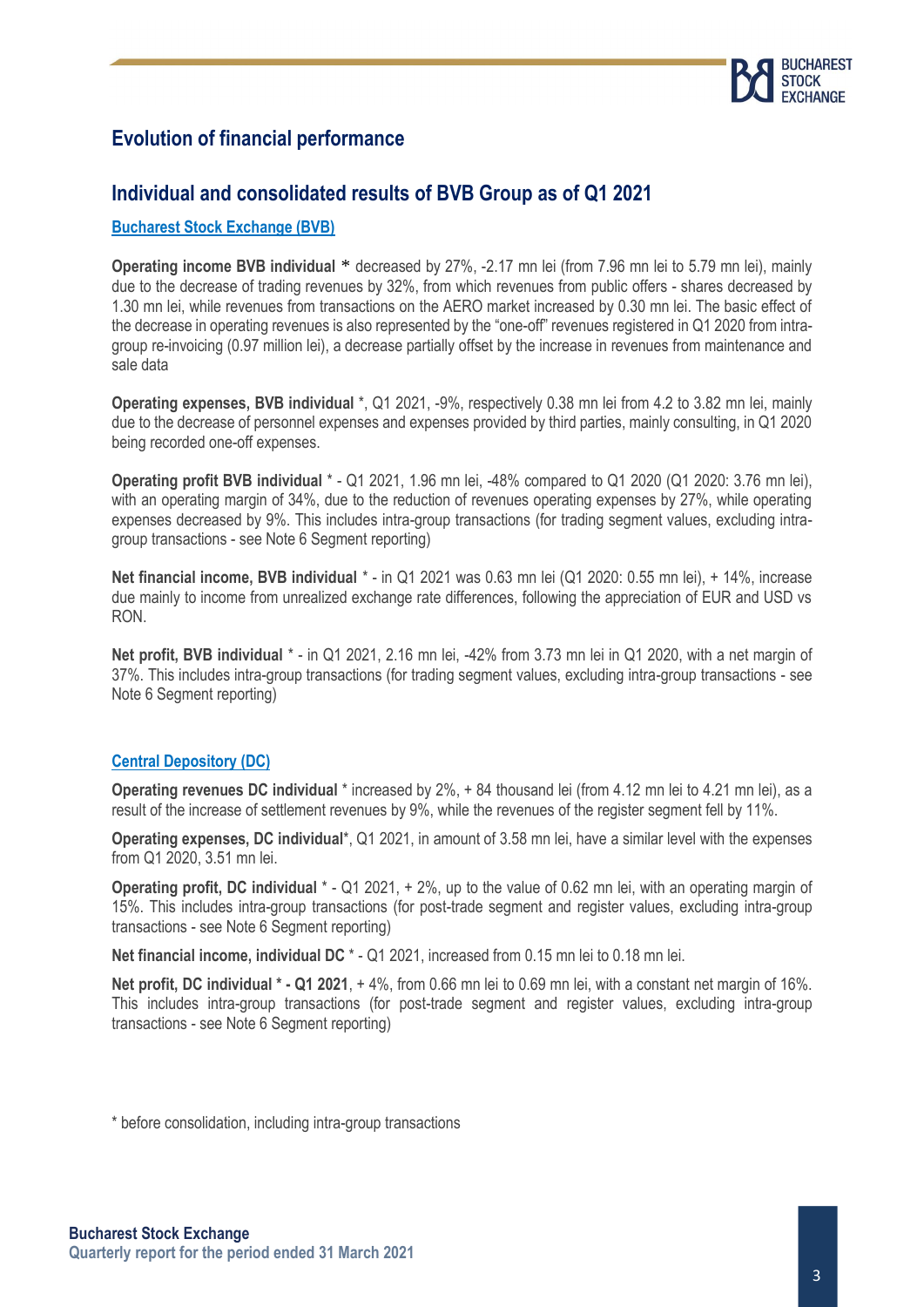

#### **CCP.RO Bucharest (CCP.RO)**

CCP.RO Bucharest did not register operating income.

**Operational expenses, CCP.RO individual**, Q1 2021, 1.75 mn lei (2020: 0.2 mn lei), the base of the operations of the new subsidiary were laid in the second half of 2020, by hiring staff and concluding contracts related to the start of the authorization process as a Central Counterparty

**Operational loss CCP.RO individual** \* - Q1 2021, 1.75 mn lei generated by the registered operational expenses. This includes intra-group transactions (for post-trade segment and register values, excluding intra-group transactions - see Note 6 Segment reporting)

**Net financial income, CCP.RO individual**\* - in Q1 2021 was 0.8 mn lei, +0.73 mn lei compared to the value recorded in Q1 2020 and was generated by unrealized income from exchange rate differences, Q1 2021 gain of 0.53 mn lei vs. loss of 0.29 mn lei recorded in Q1 2020, following the appreciation of EUR vs Leu, having a favorable impact on the value of investments denominated in EUR.

**Net loss, CCP.RO individual**\* - Q1 2021, of 0.78 mn lei (Q1 2020: 0.14 mn lei). This includes intra-group transactions (for post-trade segment and register values, excluding intra-group transactions - see Note 6 Segment reporting)

#### **Investor Compensation Fund (FCI)**

**The net loss of FCI individual \*** in Q1 2021, in amount of 35 thousand lei (Q1 2020: 79 thousand lei) is presented on the line "Profit from discontinued operations as a result of the classification of the Investor Compensation Fund as an entity with discontinued operations, according to IFRS 5, following the publication of Law 88/2021 by which the current Company will be transformed into a legal entity under public law. BVB will cease to consolidate FCI's results from the moment it loses control over the company.

#### **BVB Group - consolidated**

**The consolidated operating revenues of the BVB Group i**n Q1 2020 were of 9.88 mn lei (Q1 2020: 12.11 mn lei), -18% or -2.23 mn lei, following the reduction of trading revenues, result of a basic effect of the significant volume of transactions recorded in March 2020

**Consolidated operating expenses** - Q1 2021, + 13%, respectively 1.05 mn lei, from 8.02 mn lei to 9.07 mn lei mainly, as a result of the advance of expenses generated by the activity of the CCP.RO subsidiary, CCP.RO started its operations in the second half of 2020 (impact in 2021 of +1.55 mn lei), the increase partially offset by the reduction of personnel and services expenses provided by third parties on the trading segment (impact -0, 32 mn lei)

**Consolidated operating profit of the BVB Group** - Q1 2021, -80%, from 4.09 mn lei to 0.81 mn lei, decrease generated both by the decrease of operating revenues, respectively of trading revenues, as well as by the advance of operational expenses consolidated.

**Consolidated net financial income** - in Q1 2021, doubled compared to Q1 2020, from 0.78 mn lei to 1.62 mn lei, mainly due to the recording of a gain from unrealized exchange rate differences from revaluation of financial instruments in foreign currency of RON 0.98 mn vs. RON 0.01 mn in Q1 2020, effect of the increase of the RON / EUR and RON / USD exchange rate.

**Consolidated net profit of the BVB Group** - Q1 2021, -52%, from 4.21 mn lei to 2.03 mn lei, being generated, mainly, by the trading segment of the Group

\* before consolidation, including intra-group transactions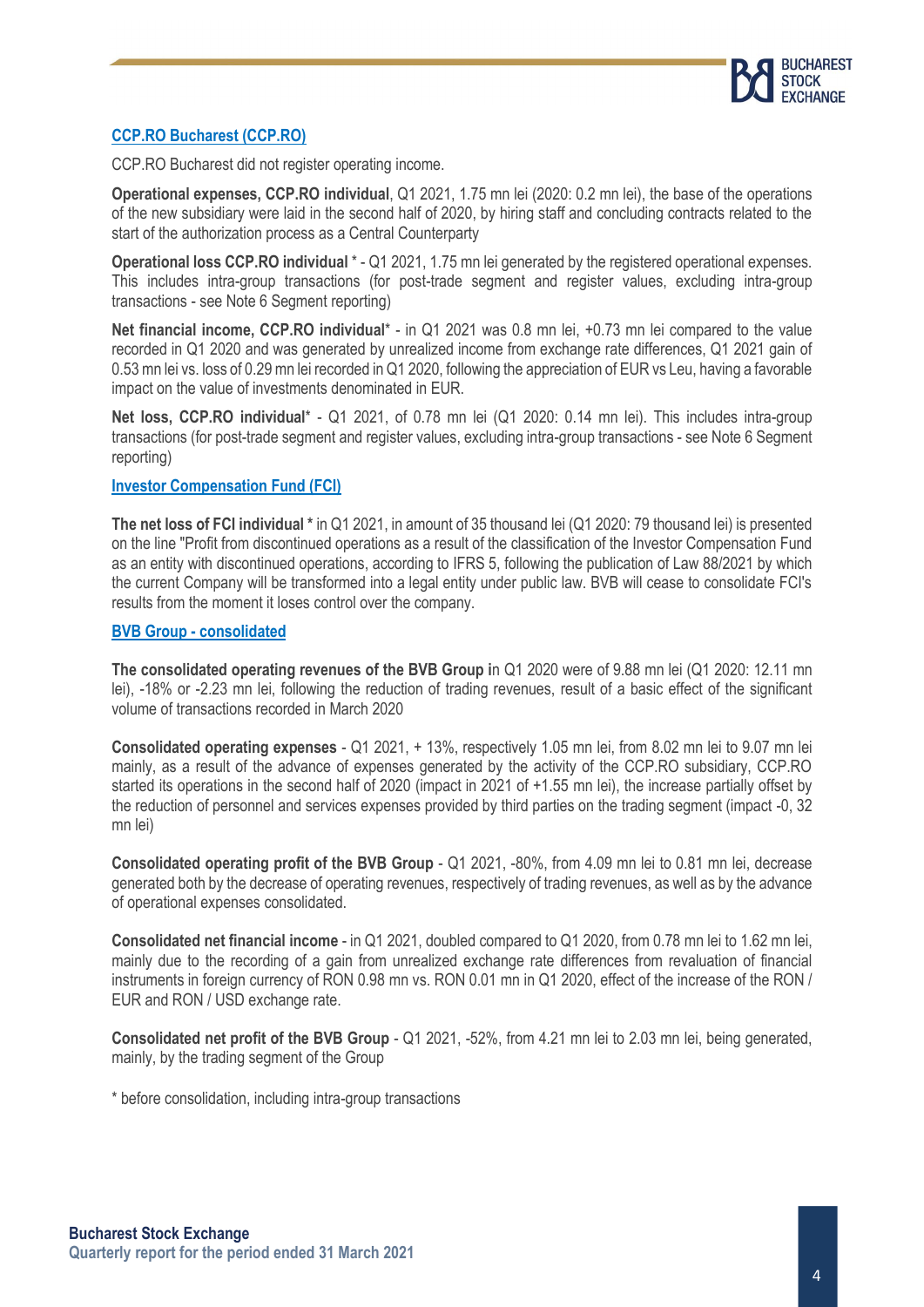## **Financial and operating highlights**

**Individual and consolidated financial performance – BVB Group (RON mn, unless otherwise** stated)

| 0.00000                                     | <b>BVB</b> Individual |         | <b>GROUP</b>   |             |         |                  |  |
|---------------------------------------------|-----------------------|---------|----------------|-------------|---------|------------------|--|
|                                             | Q1 2021               | Q1 2020 | Change<br>$\%$ | Q1 2021     | Q1 2020 | Change<br>$(\%)$ |  |
| Operating revenue                           | 5.79                  | 7.96    | $-27%$         | 9.88        | 12.11   | $-18%$           |  |
| Operating expenses                          | (3.82)                | (4.20)  | $-9%$          | (9.07)      | (8.02)  | <u>13%</u>       |  |
| <b>Operating profit</b>                     | 1.96                  | 3.76    | $-48%$         | 0.81        | 4.09    | $-80%$           |  |
| Operating margin                            | 34%                   | 47%     |                | 8%          | 34%     |                  |  |
| Net financial revenue/(expenses)            | 0.63                  | 0.55    | <u>14%</u>     | <u>1.62</u> | 0.78    | 108%             |  |
| Profit before tax                           | 2.59                  | 4.31    | $-40%$         | 2.44        | 4.88    | $-50%$           |  |
| Profit from continue operations             | 2.16                  | 3.73    | $-42%$         | 2.04        | 4.21    | $-51%$           |  |
| Profit/(loss) from discountinued operations |                       |         |                | (0.01)      |         | 100%             |  |
| Profit for the period                       | 2.16                  | 3.73    | $-42%$         | 2.03        | 4.21    | $-52%$           |  |
| Net margin                                  | 37%                   | 47%     |                | 21%         | 35%     |                  |  |
| EPS attributable to owners (RON/share)**    | 0.2686                | 0.4637  | $-42%$         | 0.2666      | 0.5064  | $-47%$           |  |
| Return on equity                            | 2%                    | 3%      |                | 1%          | 3%      |                  |  |

*\*\* Consolidated attributable profit and consolidated earnings per share are information that is presented in accordance with the requirements of International Financial Reporting Standards (IFRS) and do not represent the basis for granting BVB dividends.*

*The proposal for the distribution of BVB's profit in the form of dividends is made from the net profit of the Bucharest Stock Exchange SA (BVB individual) according to the dividend policy published on the BVB website, in the "Investor Relations" section.*

### **Individual and consolidated financial position – BVB Group (RON mn, unless otherwise stated)**

|                                                          | <b>BVB</b> individual |                 | <b>GROUP</b>              |                 |        |                            |
|----------------------------------------------------------|-----------------------|-----------------|---------------------------|-----------------|--------|----------------------------|
|                                                          | 31 Mar.<br>2021       | 31 Dec.<br>2020 | Variatie<br>$\frac{9}{0}$ | 31 Mar.<br>2021 | 2020   | 31 Dec. Variație<br>$(\%)$ |
| Total assets, out of which:                              | 120.78                | 112.93          | 7%                        | 216.98          | 211.45 | 3%                         |
| Cash & cash equivalents                                  | 3.1                   | 2.15            | 44%                       | 12.36           | 6.57   | 88%                        |
| Financial assets at amortized cost                       | 33.1                  | 31.66           | 5%                        | 93.5            | 121    | $-23%$                     |
| Restricted financial assets at amortized cost            |                       |                 | $\overline{\phantom{a}}$  | 47.84           | 49.51  | $-3%$                      |
| Payables, out of which:                                  | 9.94                  | 4.25            | 134%                      | 66.1            | 62.6   | 6%                         |
| Trade and other payables                                 | 3.03                  | 2.63            | 15%                       | 32.45           | 34.98  | $-7%$                      |
| Equity, out of which:                                    | 110.84                | 108.68          | 2%                        | 150.88          | 148.85 | $1\%$                      |
| Total shareholders' equity attributable to the owners of |                       |                 |                           |                 |        |                            |
| the Company                                              | 110.84                | 108.68          | 2%                        | 110.18          | 108.03 | 2%                         |
| Non-controlling interests                                |                       |                 |                           | 40.70           | 40.82  | 0%                         |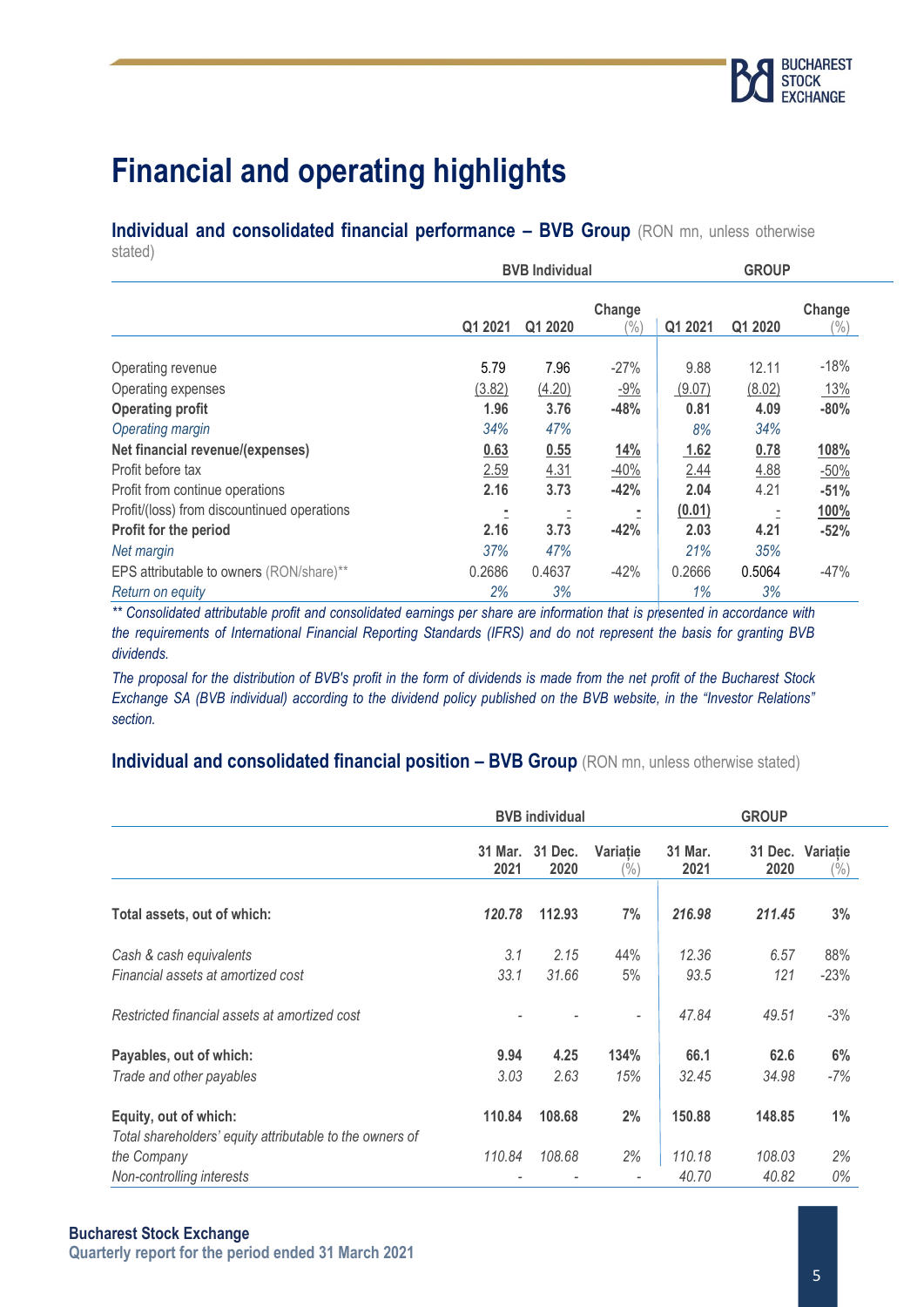

### **Share statistics for BVB as parent company** (RON, unless otherwise stated)

|                                | Q1<br>2021 | Q1<br>2020 | Change<br>(%) |
|--------------------------------|------------|------------|---------------|
| Closing price (e-o-p)          | 24.60      | 23.30      | 6%            |
| Weighted average price         | 24.46      | 23.02      | 6%            |
| High (intraday)                | 25.80      | 25.90      | $0\%$         |
| Low (intraday)                 | 23.10      | 19.00      | 22%           |
| Total trading value (RON mn)   | 14.37      | 11.11      | 29%           |
| Average trading value (RON mn) | 0.23       | 0.18       | 27%           |



### **Operating highlights, trading segment** (RON mn, all markets)

| <b>Trading value</b>                                          | Q1<br>2021 | Q1<br>2020 | Change<br>$\frac{1}{2}$ |
|---------------------------------------------------------------|------------|------------|-------------------------|
| Shares, units, rights                                         | 2,726      | 3,530      | $-23%$                  |
| Out of, Shares traded on regulated market, without            |            |            |                         |
| offers                                                        | 2.441      | 3.094      | $-21%$                  |
| Certificates                                                  | 193        | 137        | 41%                     |
| Fixed-income investments                                      | 2,066      |            | 25 8.164%               |
| <b>Total</b>                                                  | 4,985      | 3.692      | 35%                     |
| Avg. daily value (shares, without initial public offerings) * | 38.74      | 49.90      | $-22%$                  |
| Avg. daily value (shares, including initial public            |            |            |                         |
| offerings)*                                                   | 43.27      | 55.18      | $-22%$                  |

\*Value for the Regulated market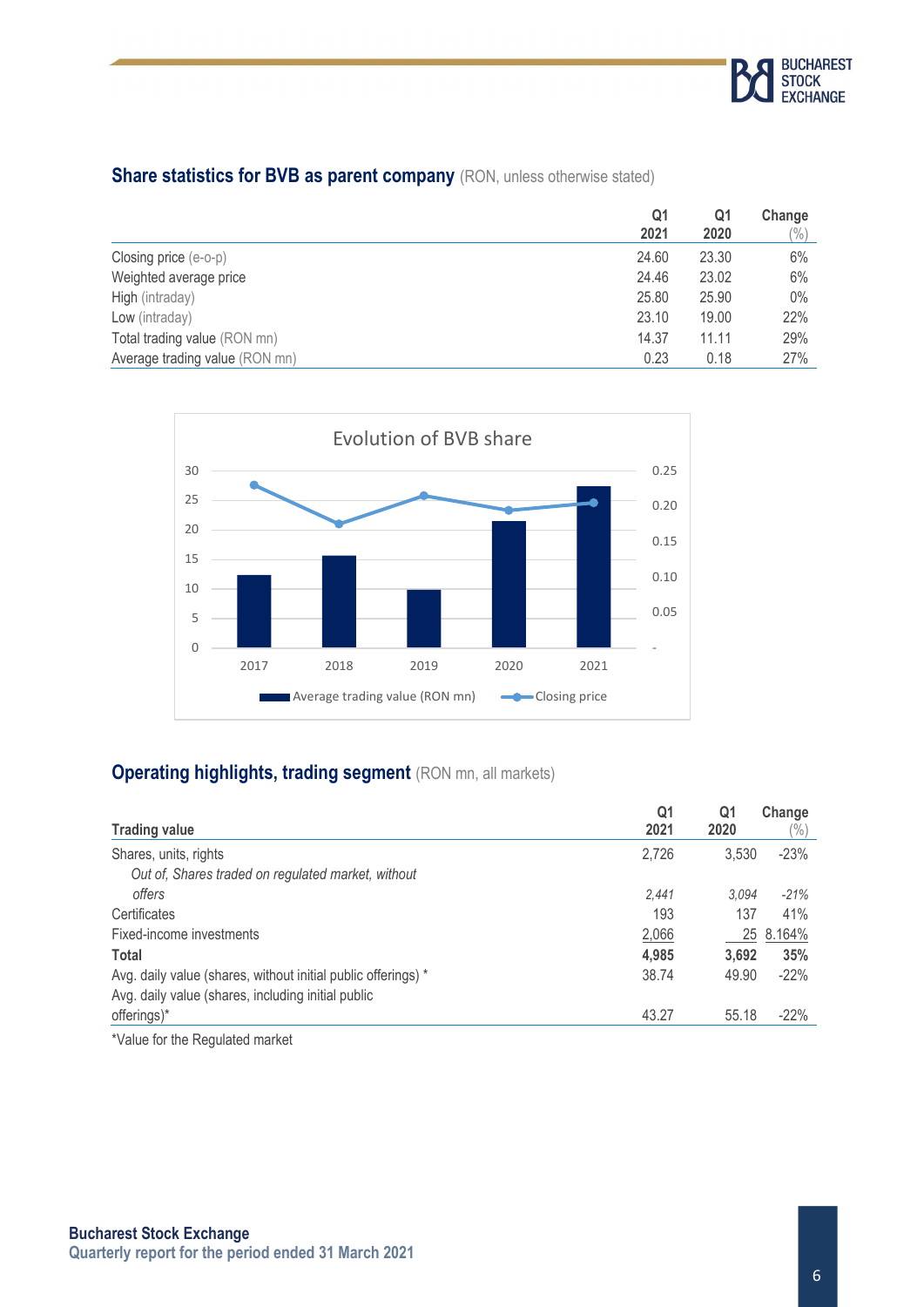

### **Operating indicators, post-trading and registry segments**

|                                                        | Q1     | Q1    | Change         |
|--------------------------------------------------------|--------|-------|----------------|
|                                                        | 2021   | 2020  | $\binom{0}{0}$ |
| No. companies with registry contract at CSD            | 854    | 866   | $-1\%$         |
| No. procedures resulted from issuers' corporate events | 346    | 331   | 5%             |
| Local settlement                                       |        |       |                |
| Value of trades settled on net basis (RON bn)          | 6.09   | 7.33  | $-17%$         |
| Value of trades settled on gross basis (RON bn)        | 0.51   | 0.61  | $-99%$         |
| Settlements through T2S platform (euro)                |        |       |                |
| Value of trades settled on gross basis (EUR mn)        | 309.55 | 11.76 | 2532%          |
| Avg. monthly portfolio managed by custodians (RON bn)  | 50     | 44.95 | 11%            |
|                                                        |        |       |                |

## **Analysis of the individual and consolidated results for the first quarter of 2021**

#### **Macroeconomic and financial markets evolution in the first quarter of 2021**

Romania's GDP dynamics from the last quarter of 2020 revealed only a 1.5% contraction YoY, which indicates to a contraction of 3.9% for the whole year, significantly lower than the initial expectations created by the pandemic. The unemployment reached 5.7% and although it still remains above the levels prior to the crysis, the evidence suggests that the labour market is starting to add new open positions which will, most likely, lead to a decrease in unemployment in the next period. Inflation has reversed its most recent trend and increased to the 3.05% level as of March 2021 and expectations are that, over the medium term, it will stay slightly above the central bank's target rate.

At its first policy meeting of 2021, the National Bank of Romania (NBR) decided to reduce the key interest rate from 1.50% to 1.25% and to keep the symmetrical corridor defined by interest rates on standing facilities around the monetary policy rate at  $\pm 0.5$  percentage points.

The EUR/RON exchange rate increased further in the first quarter, fluctuating, on average, near the level of 4.88. In terms of the USD/RON exchange rate, it continued to move lower towards the average level of 4.05, mainly due to the prevalence of FED's monetary easing measures.

The first quarter of 2021 has rewarded investors for their patience throughout 2020 as the financial markets recorded a strong performance. The Romanian blue chips index, BET, increased by 14.1%, above the EU markets performance. In the US, the S&P 500 advanced by 5.8%, while in the UK the FTSE 100 moved higher by 3.9%. The German index, DAX, incresed by 9.4%, while the MSCI Emerging Markets Index increased only by 1.95%, underperforming the developed markets indices.

#### **Review of the individual and consolidated financial results for the first quarter of 2021**

**Operating income of the trading segment (BVB, excluding intra-group transactions**), Q1 2021, -27%, from 7.96 mn lei to 5.79 mn lei as a result of the reduction in the value traded on the main market shares both transactions as well as offers, result of the basic effect of significant trading values recorded in March 2020, in exceptional market conditions.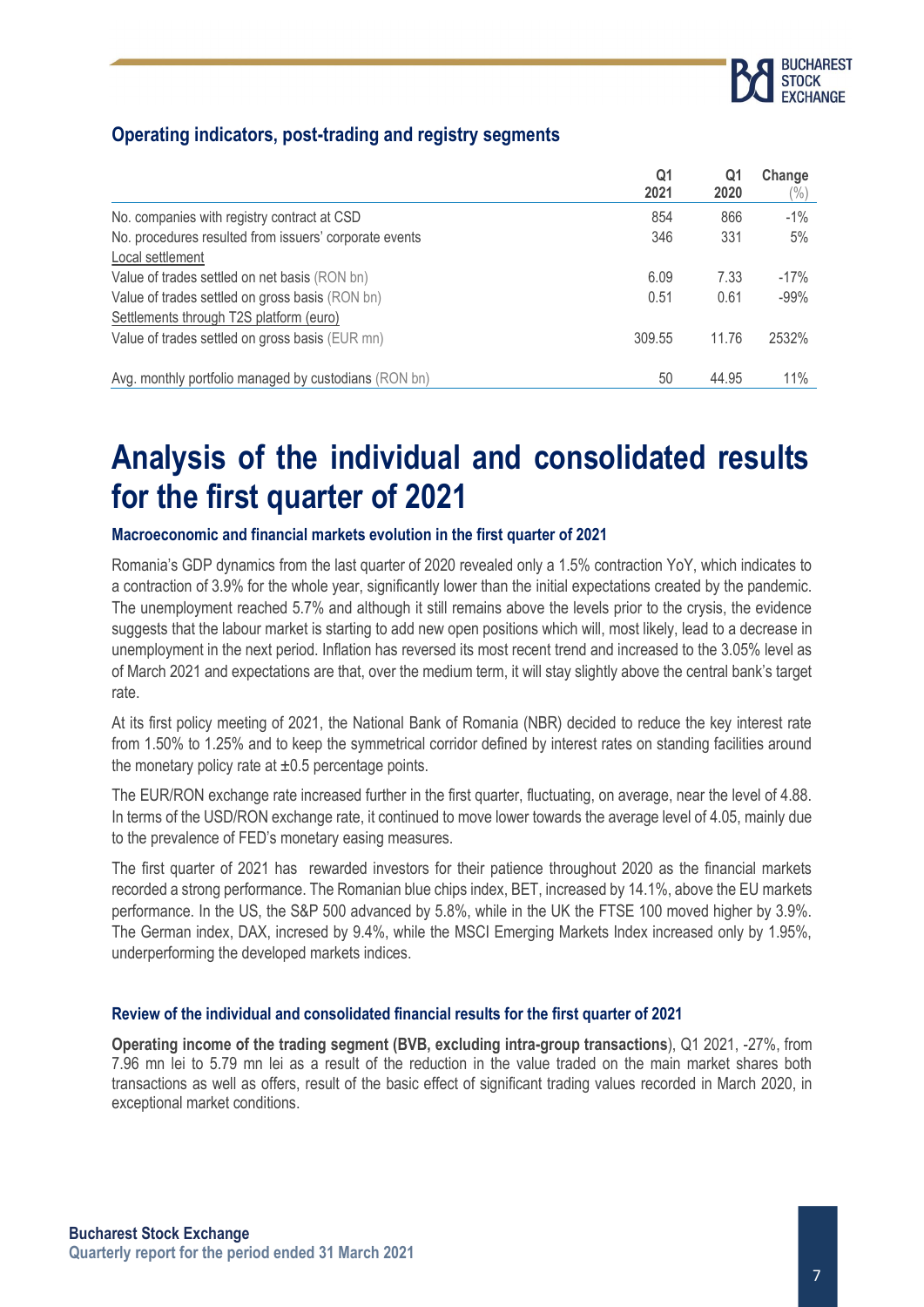



#### **Monthly operating revenues, BVB individual, 2021 vs. 2020 (thousand RON)**

**Operating revenues, BVB individual, 2021 vs 2020 (thousand RON),** including intra group transactions

| <b>Operating revenues</b>                 | Q1 2021    | Q1 2020 | $%$ from<br><b>total 2021</b> | Abs.<br>Var | % Var  |
|-------------------------------------------|------------|---------|-------------------------------|-------------|--------|
| Revenues from Trading fees, out of which: | 3,941      | 5,802   | 68%                           | $-1,862$    | $-32%$ |
| Revenues from Regulated market            | 3.456      | 4.312   | 60%                           | $-857$      | $-20%$ |
| Revenues from Offers, Regulated market    | 132        | 1,425   | 2%                            | $-1.294$    | $-91%$ |
| <b>Revenues from ATS</b>                  | 353        | 61      | 6%                            | 291         | 474%   |
| Issuers admission & maintenance fees      | 919        | 543     | 16%                           | 376         | 69%    |
| Revenues from data vending                | 669        | 375     | 12%                           | 295         | 79%    |
| Other revenues                            | <u>257</u> | 1,237   | 4%                            | $-980$      | $-79%$ |
| <b>Total operating revenues</b>           | 5,786      | 7,957   | 100%                          | 2,171       | $-27%$ |

- ➢ Trading revenues, **regulated market, excluding offers** Q1 2021, -20% compared to the similar period of 2020, from 4,312 thousand lei to 3,456 thousand lei. The trading activity at BVB on the regulated stock market - Q1 2021, registered a decrease of 18%, reaching the level of 2.44 billion lei.
- ➢ Trading revenues **from public offers on the regulated market**, decrease of 91% (from 1,425 thousand lei to 132 thousand lei), influenced by the decrease of the value of secondary public offers on the stock market from 328 mn lei to 34 mn lei following the listing in Q1 2020 of 7 public offers totaling 328 mn lei, the most significant being Sif Oltenia (105 mn lei), Fondul Proprietatea (172 mn lei) and TMK Artrom (42 mn lei).
- ➢ The revenues from the AERO market increased over 5 times, up to 353 thousand lei vs 2020 (Q1 2020: 61 thousand lei), on the background of the new listings carried out; represents 6% of the total trading income
- $\triangleright$  The revenues from admission and maintenance in Q1 2021 are in the amount of 919 thousand lei, +69% compared to Q1 2020, as a result of the increase of tariffs for the issuers listed both on the regulated market and on Aero. It represents 16% of BVB's operating income.

The revenues from the sale of stock exchange data in Q1 2021 are in the amount of 669 thousand lei, increase of 79%, as a result of the increase of the data sale tariffs starting with January 1, 2021 and represent 12% of the operational revenues of BVB.

Other operating revenues (revenues from IT services, partnerships, participant fees) in Q1 2021, -79% to the value of 257 thousand lei, decrease determined mainly by the "one-off" revenues invoiced in Q1 2020 (re-invoicing of the GAP Study on the establishment the central counterparty in Romania to the subsidiary CCP.RO Bucharest SA and the revenues from partnerships events). Represents 4% of operating income.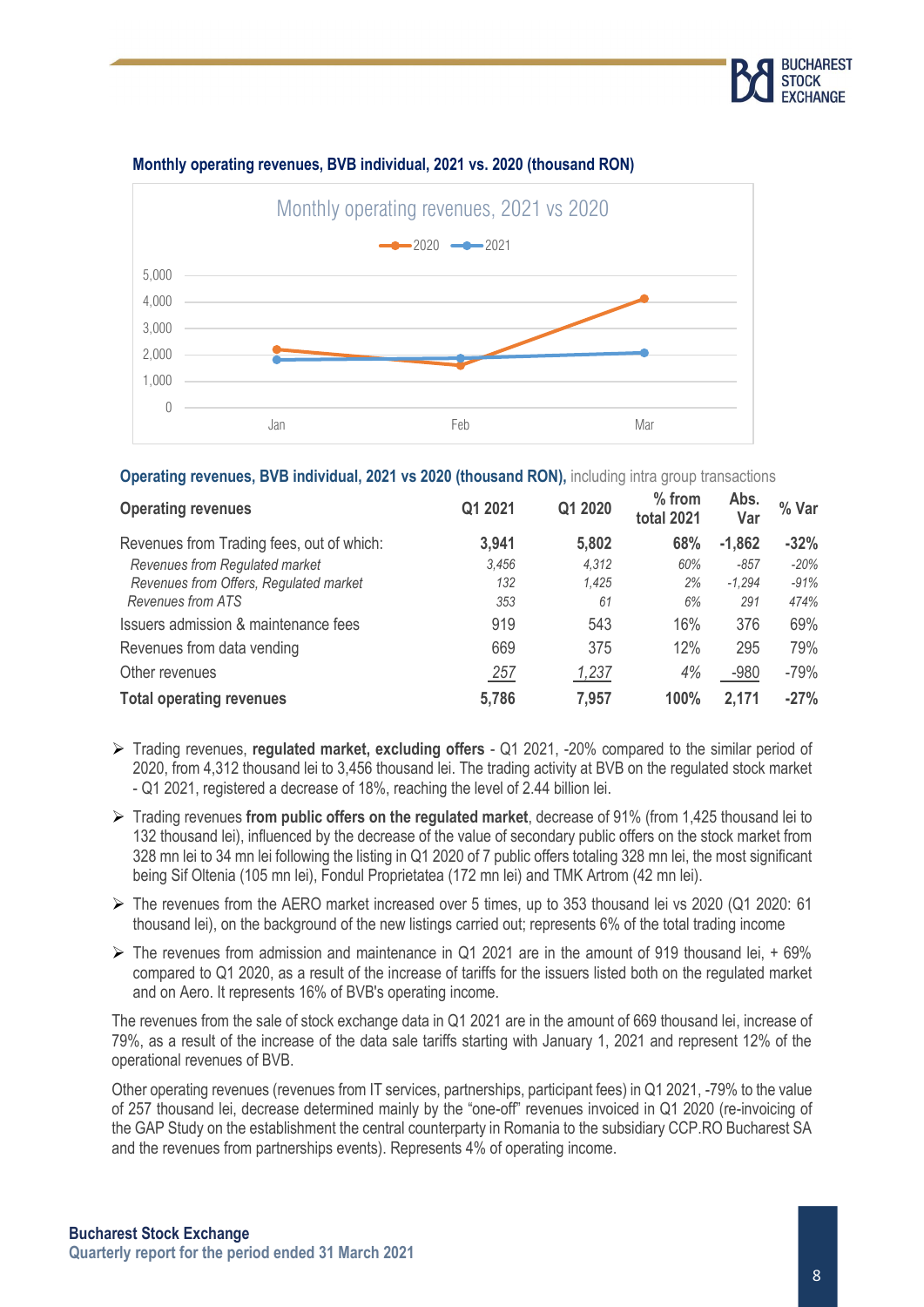

➢ The main operating indicators for the **trading activity** registered by BVB during the reporting period, compared to the year-ago period, are presented below:

|                                        | Q1    | Q1    | Change          |
|----------------------------------------|-------|-------|-----------------|
| <b>Trading value</b> (RON mn)          | 2021  | 2020  | $\frac{(0)}{0}$ |
| Trading value - shares, rights, units* | 2,726 | 3.530 | $-23%$          |
| Trading value - certificates           | 193   | 137   | 41%             |
| Trading value - fixed-income*          | 2,066 | 25    | 8,164%          |
| Total                                  | 4.985 | 3.692 | 35%             |

**Note**: Figures refer to all markets and include offers

**Revenues Central Depository (DC) Individual**– Q1 2021, +2% vs Q1 2020, slight increase from 4.12 mn lei to 4.21 mn lei

Revenues related to the post-trading segment (DC) - Q1 2021, + 9% (from 2.72 mn lei to 2.95 mn lei) due to the increase of revenues from maintaining the quality of custodian in the DC system following the increase in value portfolios managed by custodians, while settlement revenues decreased by 4% compared to Q1 2020 influenced by the decrease in values traded on BVB. Represents 70% of operating revenues

Revenues related to the register segment (DC) - Q1 2021, decreased by 11%, from 1.38 mn lei to 1.22 mn lei, mainly due to the registration of "one-off" revenues in Q1 2020.

The table below presents the main operating indicators registered by the Central Depository during the reporting period as compared to the year-ago period:

|                                                        | Q1<br>2021 | Q1<br>2020 | Change |
|--------------------------------------------------------|------------|------------|--------|
|                                                        |            |            | $(\%)$ |
| No. companies with registry contract at CSD            | 854        | 866        | $-1\%$ |
| No. procedures resulted from issuers' corporate events | 346        | 331        | 5%     |
| Local settlement                                       |            |            |        |
| Value of trades settled on net basis (RON bn)          | 6.09       | 7.33       | $-17%$ |
| Value of trades settled on gross basis (RON bn)        | 0.51       | 0.61       | $-17%$ |
| Settlements through T2S platform (euro)                |            |            |        |
| Value of trades settled on gross basis (EUR mn)        | 309.55     | 11.76      | 2.532% |
| Avg. monthly portfolio managed by custodians (RON bn)  | 50         | 44.95      | 11%    |

\* Trades executed at BVB as well as allocation transactions. Value presented on a single-counted basis.

\*\* Trades executed outside trading systems and deal-type trades executed at BVB and settled on gross basis. Value presented on a single-counted basis.

**CCP.RO Bucharest** did not register operating income in 2021.

➢ **The consolidated operating revenues of the BVB Group** in the first 3 months of 2021 were 9.88 mn lei, -18% compared to the similar period of the previous year (Q1 2020: 12.11 mn lei), an increase mainly influenced, by the Group's trading segment.

**Operating expenses, individual BVB** \* in Q1 2021, -9%, respectively 0.38 mn lei from 4.2 to 3.82 mn lei, mainly due to the decrease of personnel expenses, as a result of the reduction of monthly estimates for SOP and bonuses, which will be recorded in the following quarters after the performance review and the expenses provided by third parties by 29%, mainly consulting, in Q1 2020 being recorded "one off" expenses for the CCP.RO project.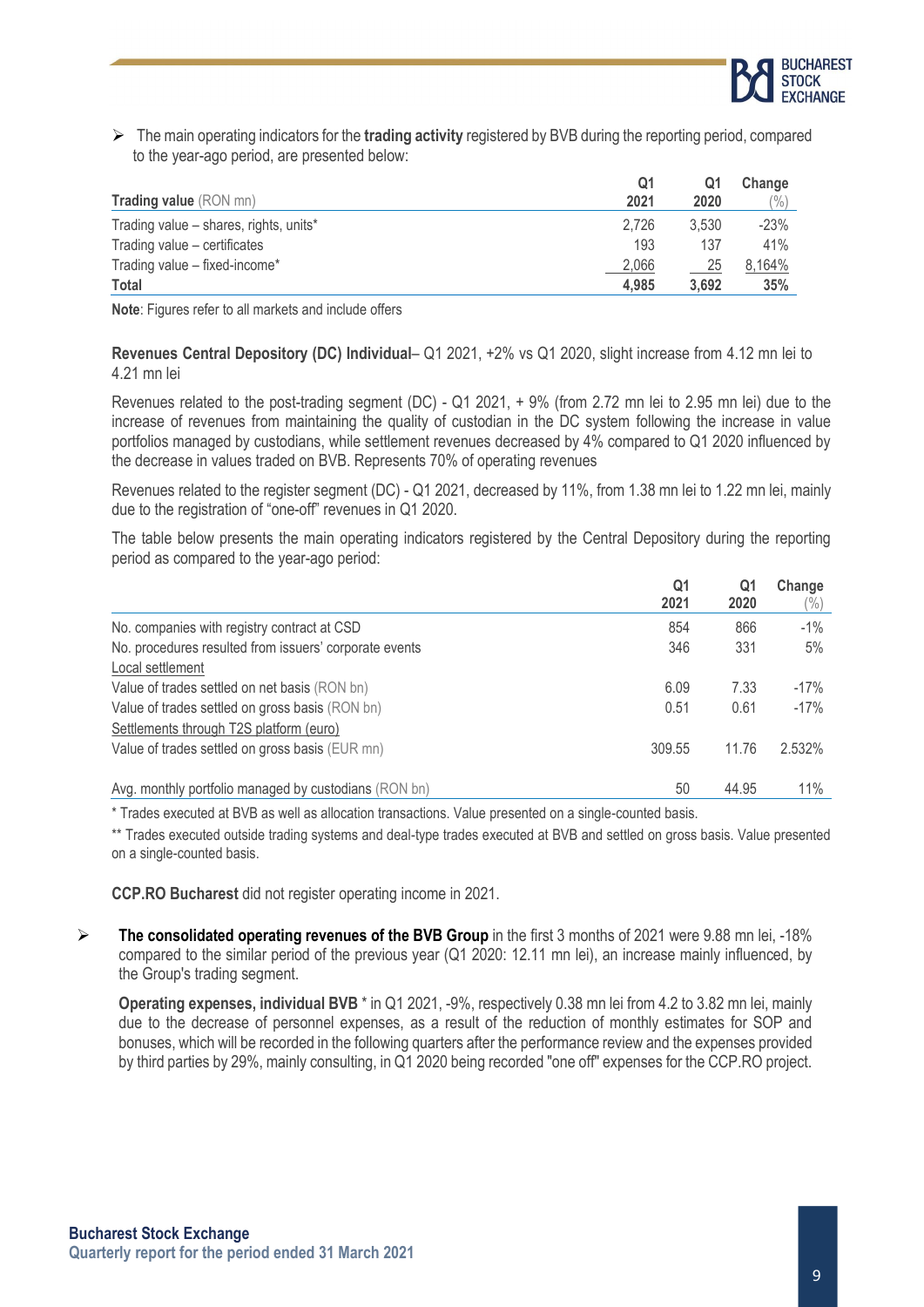

#### **BVB Individual monthly operating expenses, Q1 2021 vs Q1 2020 (thousand lei)**



\* including intra-group transactions

| Q1 2020    | Q1 2020                                                        | Abs.<br>Var. | Var<br>$\frac{0}{0}$ |
|------------|----------------------------------------------------------------|--------------|----------------------|
| 2,132      | 2,236                                                          | $-104$       | $-5%$                |
| <u>531</u> | 743                                                            | <u>-212</u>  | $-29%$               |
| 133        | 462                                                            | $-328$       | $-71%$               |
| 218        | 142                                                            | 77           | 54%                  |
| 122        | 98                                                             | 23           | 24%                  |
| 1,161      | 1,220                                                          | $-59$        | $-5%$                |
| 172        | 164                                                            | 8            | 5%                   |
|            |                                                                |              |                      |
| 498        | 566                                                            | -69          | $-12%$               |
| 183        | 115                                                            | 68           | 59%                  |
| 143        | 107                                                            | 37           | 34%                  |
| 3,824      | 4,200                                                          | $-376$       | $-9%$                |
|            | Operating expenses BVB Individual, 2021 vs 2020 (thousand RON) |              |                      |

- ➢ **Personnel expenses, BVB individual**, in the amount of 2.13 mn lei, -5% compared to Q1 2020, as a result of the reduction of monthly estimates for SOPs and bonuses, which will be recorded in the following quarters / Q4 after the evaluation results obtained, partially offset by expenses with higher CA Remunerations in Q1 2021 (in Feb 2020 no expenses with CA remunerations were recorded).
- ➢ **The expenses with services provided by third parties, BVB individual** \*, are in the amount of 531 thousand lei, decreasing by 29% compared to Q1 2020, generated by:
	- ➢ Decrease in consulting expenses due to the "one-off" expenditure for the CCP.RO project recorded in Q1 2020 (EUR 80 thousand), decrease partially offset by the increase in expenses with the project in progress aimed to promote issuers started in 2020 (ESG)
	- ➢ Increasing expenses with legal advice for the BVB Group projects and debt recovery
	- ➢ Advance of the expenses provided by third parties, specifically analysis reports prepared in order to increase the visibility of the issuers
- ➢ **Other operating expenses, BVB individual** \*, decrease of 5%, up to the value of 1.16 mn, as a result of:
	- ➢ Recovery of receivables provided in the last years of 93 thousand lei, especially for AERO maintenance fees, following the steps taken to recover receivables.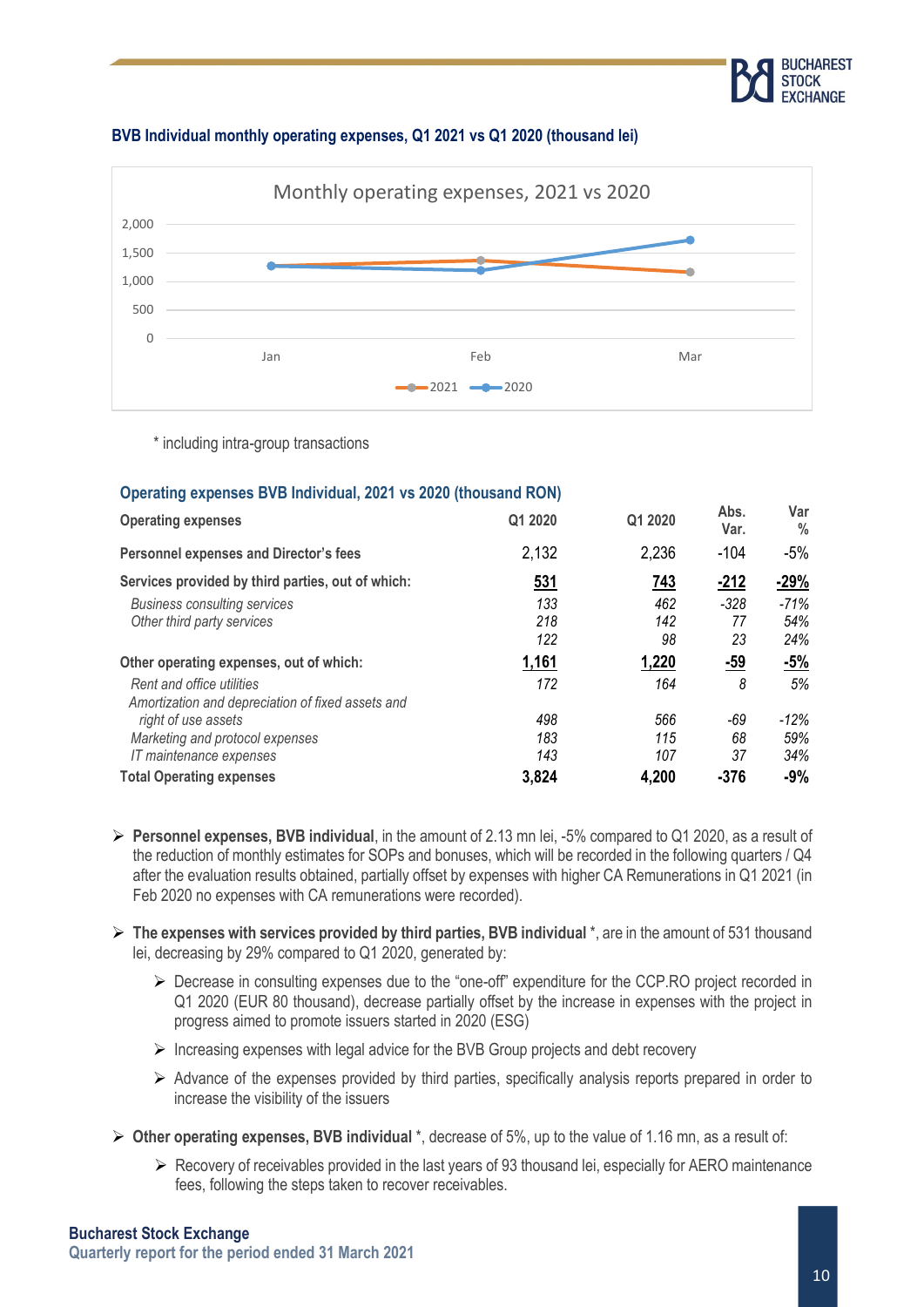

- ➢ Increase of marketing expenses, as a result of intensified efforts to promote BVB in digital media
- $\triangleright$  Decrease of the depreciation expenses as a result of the complete depreciation of some hardware equipment and some licenses.

**Operating expenses, DC individual** \* in Q1 2021, + 2%, from 3.51 mn lei to 3.58 mn lei, mainly generated by;

- $\triangleright$  The advance of 2% of the personnel expenses, as a basic effect being the implementation of the remuneration policy of the employees of the Central Depository in September 2020
- $\triangleright$  Decrease of the expenses with third parties by 24% or 90 thousand lei, as a result of postponing some expenses in the first 3 months of 2021 vs the first 3 months of2020.
- $\triangleright$  The advance of 9% or 0.12 mn lei of the category Other operating expenses is generated, mainly, by the expense with losses from uncollected receivables (84 thousand lei).

**Operating expenses, individual CCP.RO\*,** in Q1 2021, 1.76 mn lei, the operations of the new company in the year were put in place in the second half of 2020, and are mainly represented by:

- $\triangleright$  Personnel expenses, as a result of hiring staff during 2020, in the amount of 658 thousand lei, +583 thousand lei compared to the value registered in Q1 2020 considering that the average number of employees in Q1 2021 was 8 while in Q1 2020 it was 0.7;
- ➢ Expenses with services provided by third parties in the amount of 880 thousand lei +862 thousand lei compared to the value in Q1 2020, variation influenced by the registration of consulting expenses under the contract with CC&G starting with October 2020
- $\triangleright$  Other operating expenses in the amount of 210 thousand lei + 109 thousand lei, compared to the value in Q1 2020, variation mainly influenced by the recording of expenses with depreciation of fixed assets used by the company that were put into use in December
- ➢ **Consolidated operating expenses**  Q1 2021, + 13%, respectively 1.05 mn lei, from 8.02 mn lei to 9.07 mn lei, mainly due to:
	- $\triangleright$  The advance of 8%, respectively 0.37 mn lei of the consolidated personnel expenses, following the registration of 0.66 mn lei personnel expenses of the new subsidiary CCP.RO (75 thousand lei in 2020), while BVB recorded a reduction in SOP and Bonus expenses as a result of the reduction in SOP estimates and annual bonuses, which will be recorded in the following quarters / Q4 based on the results obtained
	- $\triangleright$  The increase of the expenses with the services provided by third parties by 45%, respectively 0.53 mn lei, from 1.16 mn lei to 1.68 mn lei as a result of the consulting services registered by CCP.RO within the contract with CC&G (performed starting with the second half of 2020) +0.86 mn, an increase partially offset by the reduction of other consulting expenses that were either "one off" in Q1 2020 or have not yet been realized.
	- $\triangleright$  The advance of 6% of other operational expenses up to the value of 2.66 mn lei, increase attributable mainly to the new subsidiary CCP.RO as a result of the registration of expenses with depreciation of fixed assets used by the company, put into use in December 2020, as well as projects initiated in the area of marketing and promotion in order to increase the visibility of issuers and the capital market.

**Operating profit, individual BVB** \* - Q1 2021, was 1.96 mn lei, -48% compared to Q1 2020 (Q1 2020: 3.76 mn lei), with an operating margin of 34% and is the result of reduced revenues operating expenses by 27%, while operating expenses decreased by only 9%. This includes intra-group transactions (for trading segment values, excluding intra-group transactions - see Note 6 Segment reporting)

\* including intra-group transactions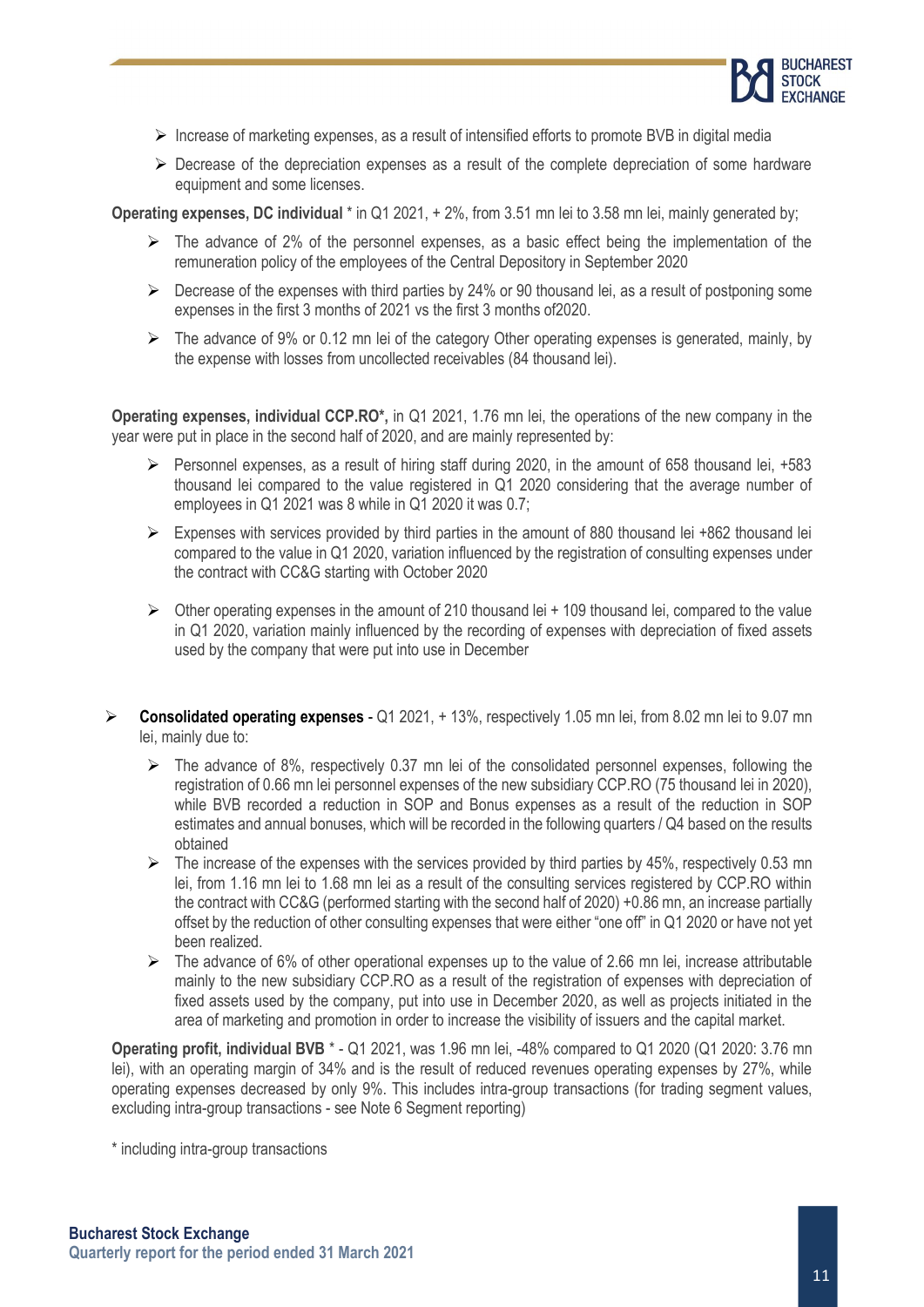

**Monthly evolution, BVB individual (thousand RON) Q1 2021**



**Operating profit, individual DC** \* - Q1 2021, + 2%, up to the value of 0.62 mn lei, with an operating margin of 15%. This includes intra-group transactions (for post-trade segment and register values, excluding intra-group transactions - see Note 6 Segment reporting)

**Operational loss of individual CCP.RO** \* - Q1 2021, 1.75 mn lei. This includes intra-group transactions (for posttrade segment and register values, excluding intra-group transactions - see Note 6 Segment reporting)

➢ **Consolidated operating profit of BVB Group** in Q1 2021, -80%, from 4.09 mn lei to 0.81 mn lei, decrease generated by the decrease of operating revenues by 18%, respectively of trading revenues by 32% , as well as the advance of operational expenses by 13%

**Net financial income, individual BVB** \* - in Q1 2021 was 0.63 mn lei (Q1 2020: 0.56 mn lei), + 14%, increase due mainly to income from unrealized exchange rate differences, following the appreciation of EUR and USD vs RON. For trading segment values, excluding dividend income from the Central Depository - see Note 6 Segment reporting

**Net financial income, individual DC \*** - in Q1 2021, + 24%, from 0.15 mn lei to 0.18 mn lei. For post-trade segment and register values - see Note 6 Segment reporting

**Net financial income, individual CCP.RO**  $*$  - in Q1 2021 was 0.8 mn lei, +0.71 mn lei compared to the value recorded in Q1 2020 and was generated by unrealized income from exchange rate differences, Q1 2021 gain of 0.53 mn lei vs. loss of 0.29 mn lei recorded in Q1 2020, following the appreciation of EUR vs RON, positively impacting the value of investments denominated in EUR. For post-trade segment and register values - see Note 6 Segment reporting

➢ **Consolidated net financial income** - in Q1 2021, doubled compared to Q1 2020, from 0.78 mn lei to 1.62 mn lei, mainly due to the recording of a profit from unrealized exchange rate differences from the revaluation financial instruments in foreign currency of 0.98 mn lei vs 13 thousand lei in Q1 2020, effect of the increase of the exchange rate Leu / EUR and Leu / USD.

**Net profit, individual BVB \*** - in Q1 2021, -42%, from 3.73 mn lei to 2.16 mn lei, with a net margin of 37%. This includes intra-group transactions (for trading segment values, excluding intra-group transactions - see Note 6 Segment reporting)

**Net profit, individual DC** \* - Q1 2021, + 4%, from 0.66 mn lei to 0.69 mn lei, with a constant net margin of 6%. This includes intra-group transactions (for post-trade segment and register values, excluding intra-group transactions - see Note 6 Segment reporting)

**Net loss, individual CCP.RO**  $*$  - Q1 2021, of 0.78 mn lei, loss registered according to the forecasts from the Business Plan of the CCP Project. This includes intra-group transactions (for post-trade segment and register values, excluding intra-group transactions - see Note 6 Segment reporting)

\* including intra-group transactions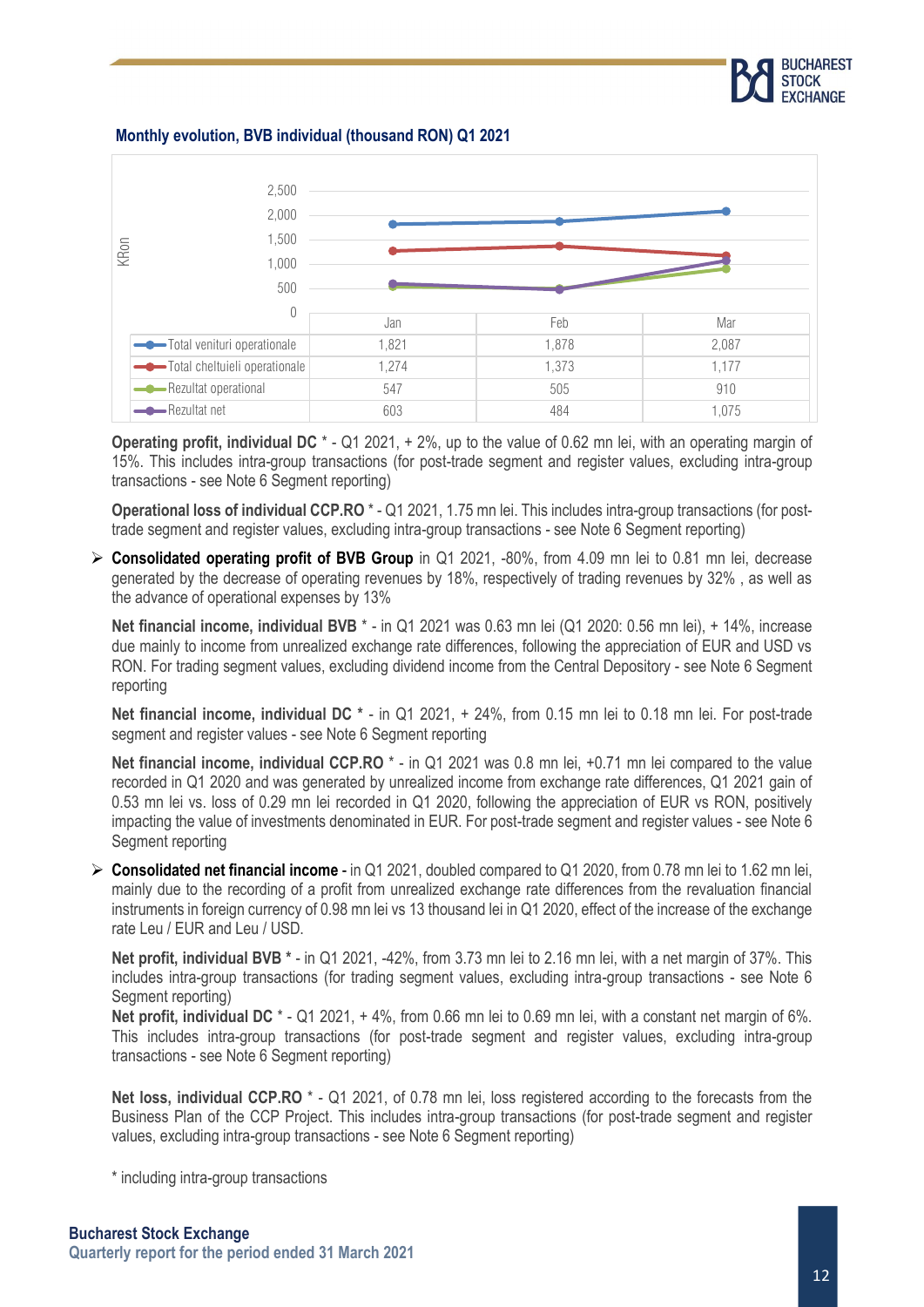

➢ **Consolidated net profit of the BVB Group** - Q1 2021, -52%, from 4.26 mn lei to 2.03 mn lei, being generated, mainly, by the trading segment of the Group

#### **Review of BVB individual financial position at the end of the first quarter of 2021**

**Total assets** as of March 31, 2021, + 7% or 7.83 mn lei compared to December 2020, up to 120.78 mn lei, influenced by the increase of current assets, in this case financial assets with a maturity of less than one year, with a higher level of decrease in fixed assets

- ➢ **Fixed assets**, -2% compared to the beginning of the year, from RON 99.4 mn to RON 97.63 mn, mainly due to the reclassification of financial assets with a maturity of less than one year in current assets, decrease offset by the recognition of rights of use for the renewal of the premises lease agreement, according to IFRS 16.
- ➢ **Current assets**, +71% compared to the beginning of the year, from 112.93 mn lei to 120.78 mn lei, mainly due to government securities with maturity less than 1 year, acquired during the year or reclassified from fixed assets, as well as the establishment of bank deposits with a maturity of less than 90 days

**Total liabilities** in amount of 9.94 mn lei, + 134% compared to the value as of December 31, 2020 (4.25 mn lei), mainly due to the increase of long-term leasing liabilities due to the recognition of the liability related to the headquarters rental, according to IFRS 16, as well as the increase of current debts generated by advance income. as a result of the increase of the tariffs for issuers (invoiced annually) and of the debt with the estimated profit tax.

**Equity**, value close to the one at the beginning of the year, respectively 110.84 mn lei, + 2%, influenced by the registration of the current profit in Q1 2021 and of the related legal reserve.

#### **Review of the consolidated financial position as of the first quarter of 2021**

**Total assets** as of March 31, 2021, + 3% or 5.53 mn lei compared to December 2020, up to 216.98 mn lei, influenced by the increase of fixed assets with a higher level than the decrease of current assets

- ➢ **Fixed assets,** + 23% compared to the beginning of the year, from RON 82.38 mn to RON 101.31 mn, mainly due to the acquisition of government securities, as well as the recognition of rights of use related to the renewal of the headquarters lease, according to IFRS 16.
- ➢ **Current assets**, -10% compared to the beginning of the year, from 129.06 mn lei to 115.67 mn lei, mainly due to the acquisition of government securities with maturities less than 1 year and bank deposits with lower maturity than 90 days

Assets classified as held for sale in the amount of 0.36 mn lei is represented by the cash held by the Investors' Compensation Fund, following its classification as an entity with discontinue operation according to IFRS 5, on the publication of the Law 88/2021 by which the current Fund is transformed into a legal entity under public law, whose organization and functioning status will be approved by the Financial Supervisory Authority.

**The total debts of the Group** are mainly short-term, on March 31, 2021 amounting to 66.1 mn lei, + 6% compared to the value as of December 31, 2020 of 62.6 mn lei, mainly due to the increase of debt of long-term leasing on the basis of the recognition of the liability related to the headquarters lease contract, according to IFRS 16.

38% of the total debts are represented by the payment dividends held on behalf of the clients by the Central Depository, amounting to 25.02 mn lei, and 34% represent guarantee, compensation and margin funds for the settlement of transactions, amounting to 22.62 mn. Lei

Debts classified as held for sale are represented by the commercial debts related to the Investor Compensation Fund as a result of its classification as a discontinued operations entity, according to IFRS 5, following the publication of Law 88/2021 by which the current Fund is transformed into legal person under public law, whose organization and functioning status will be approved by the Financial Supervisory Authority.

**Equity,** value close to the one at the beginning of the year, respectively 150.88 mn lei, influenced by the registration of a current result for Q1 2021 and the related legal reserve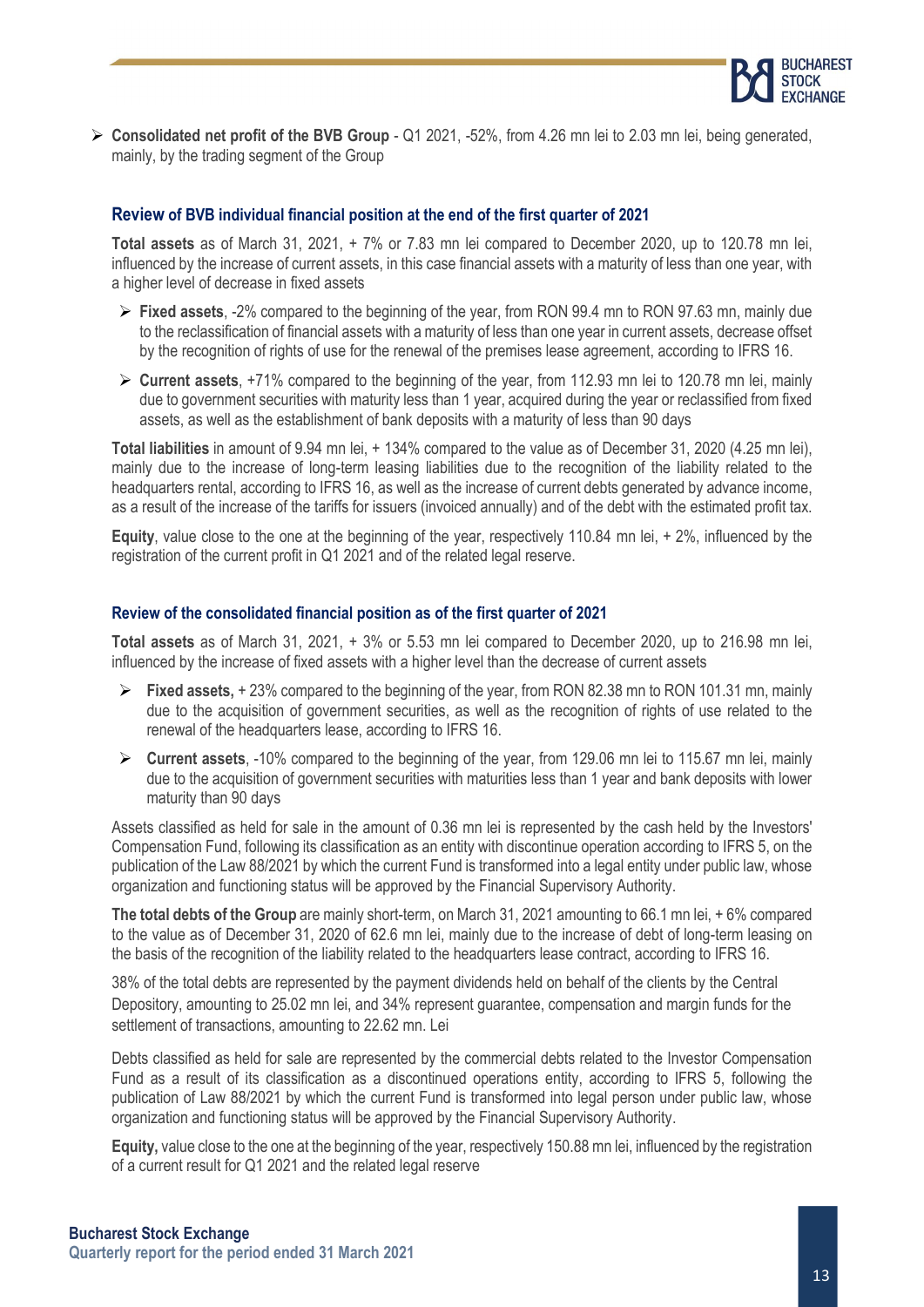

## **Condensed consolidated interim financial statements as at and for the period ended**

## **31 March 2021**

**Prepared in accordance with International Financial Reporting Standards as adopted by the European Union**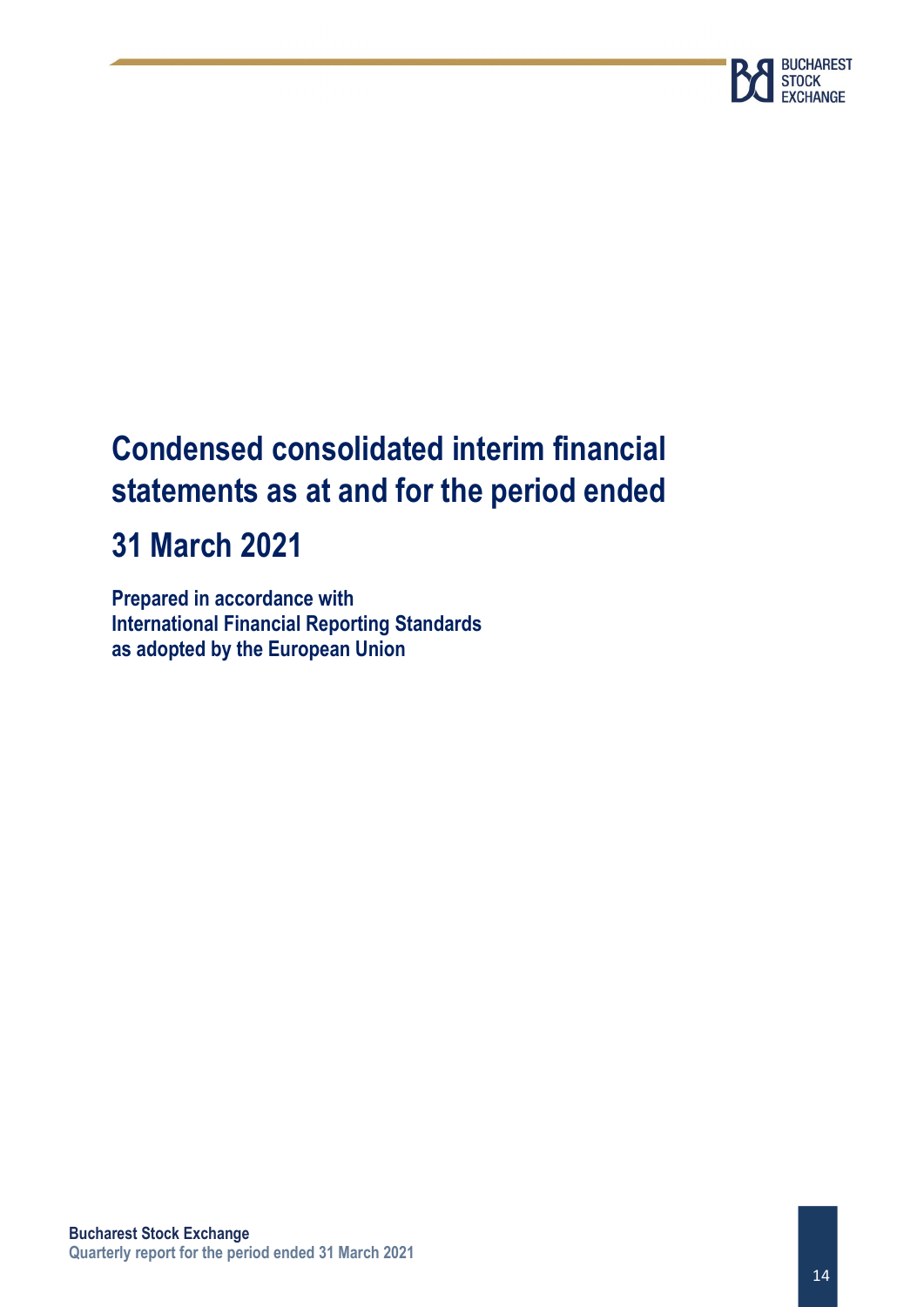

## **Condensed consolidated income statement and statement of comprehensive income**

All amounts are indicated in RON, unless otherwise stated

|                                                  | <b>Period ended</b> |               |  |
|--------------------------------------------------|---------------------|---------------|--|
|                                                  | 31 mar. 2021        | 31 mar. 2020  |  |
|                                                  | Unaudited           | Unaudited     |  |
| Revenues from services                           | 9,841,880           | 11,092,499    |  |
| Other revenues                                   | 42,155              | 1,021,138     |  |
| <b>Operating revenue</b>                         | 9,884,035           | 12,113,638    |  |
| Personnel expenses and Directors' fees           | (4,728,048)         | (4,361,205)   |  |
| Expenses with services provided by third parties | (1,681,266)         | (1, 155, 587) |  |
| Other operating expenses                         | (2,663,891)         | (2,503,945)   |  |
| <b>Operating profit</b>                          | 810,830             | 4,092,900     |  |
| Net financial revenues/(expenses)                | 1,624,855           | 784,575       |  |
| Profit before tax                                | 2,435,685           | 4,877,475     |  |
| Corporate income tax expense                     | (393, 786)          | (672, 275)    |  |
| Profit from continuing operations                | 2,041,899           | 4,205,200     |  |
| Profit from discontinued operations              | (12, 978)           |               |  |
| Profit for the period                            | 2,028,921           | 4,205,200     |  |
| Profit attributable to:                          |                     |               |  |
| Non-controlling interests                        | (116, 730)          | 129,028       |  |
| Owners of the Company                            | 2,145,651           | 4,076,172     |  |
| Profit for the period                            | 2,028,921           | 4,205,200     |  |
| Earnings per share                               | 0,2666              | 0,5064        |  |
| Earnings per share - base/diluted (RON)          |                     |               |  |

The notes on pages 22 to 29 are an integral part of these condensed consolidated financial statements.

| CEO,          | CFO,          |
|---------------|---------------|
| Adrian Tănase | Virgil Stroia |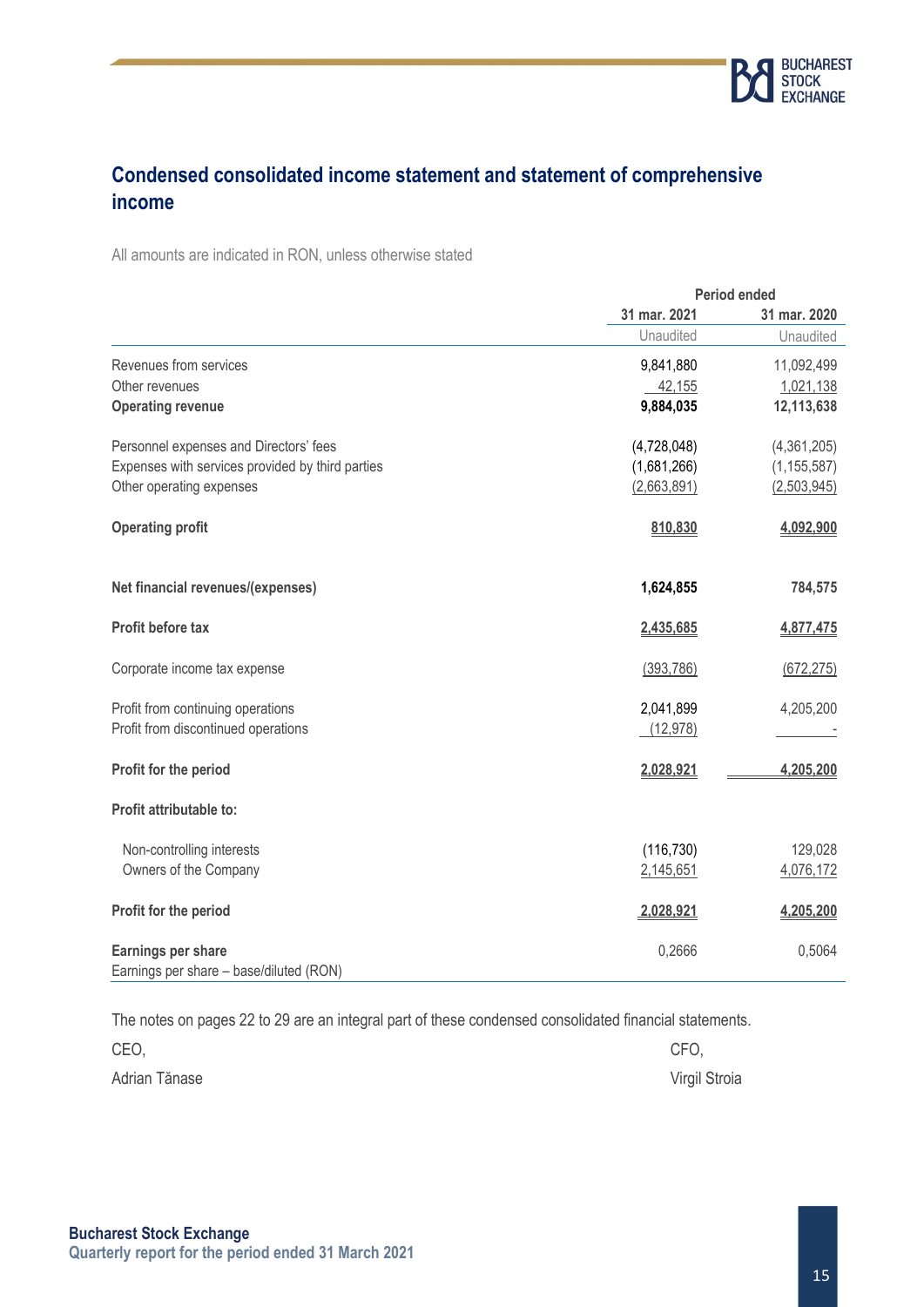

## **Condensed consolidated statement of financial position**

All amounts are indicated in RON, unless otherwise stated

|                                                                               | 31 Mar. 2021 | 31 Dec. 2020 |
|-------------------------------------------------------------------------------|--------------|--------------|
|                                                                               | Unaudited    | Audited      |
| <b>Non-current assets</b>                                                     |              |              |
| Tangible assets                                                               | 7,637,546    | 7,831,658    |
| Intangible assets                                                             | 3,694,171    | 3,833,508    |
| Right-of-use assets                                                           | 7,791,047    | 3,444,534    |
| Deferred tax receivables                                                      | 600,554      | 447,274      |
| Restricted financial assets covering the guarantee and clearing funds and the |              |              |
| margin at amortized cost                                                      | 15,090,971   | 10,633,264   |
| Financial assets at amortized cost                                            | 66,497,729   | 56,193,974   |
| <b>Total non-current assets</b>                                               | 101,312,018  | 82,384,212   |
| <b>Current assets</b>                                                         |              |              |
| Trade and other receivables                                                   | 6,612,865    | 6,334,596    |
| Prepayments                                                                   | 1,330,339    | 661,178      |
| Bank deposits                                                                 | 35,254,687   | 11,812,510   |
| Restricted bank deposits covering the guarantee fund and the margin           | 3,672,051    | 2,935,165    |
| Restricted financial assets covering the guarantee and clearing funds and the |              |              |
| margin at amortized cost                                                      | 4,054,072    | 9,076,333    |
| Other financial assets at amortized cost                                      | 27,000,132   | 64,804,480   |
| Cash and cash equivalents                                                     | 12,364,718   | 6,573,308    |
| Other restricted assets at amortized cost                                     | 25,019,014   | 26,868,213   |
| Assets held for sale                                                          | 362,863      |              |
| <b>Total current assets</b>                                                   | 115,670,741  | 129,065,783  |
| <b>Total assets</b>                                                           | 216,982,759  | 211,449,995  |
| <b>Equity</b>                                                                 |              |              |
| Share capital                                                                 | 80,492,459   | 80,492,459   |
| Treasury shares and Share-base benefits                                       | (264, 842)   | (246, 950)   |
| Share premiums                                                                | 6,303,263    | 6,303,263    |
| Legal reserve                                                                 | 11,649,437   | 11,519,745   |
| Revaluation reserve                                                           | 3,385,355    | 3,385,355    |
| Retained earnings                                                             | 8,617,983    | 6,584,133    |
| Total shareholders' equity attributable to the owners of the Company          | 110,183,655  | 108,038,005  |
|                                                                               |              |              |
| Non-controlling interests                                                     | 40,699,626   | 40,816,355   |
| Total shareholders' equity                                                    | 150,883,281  | 148,854,360  |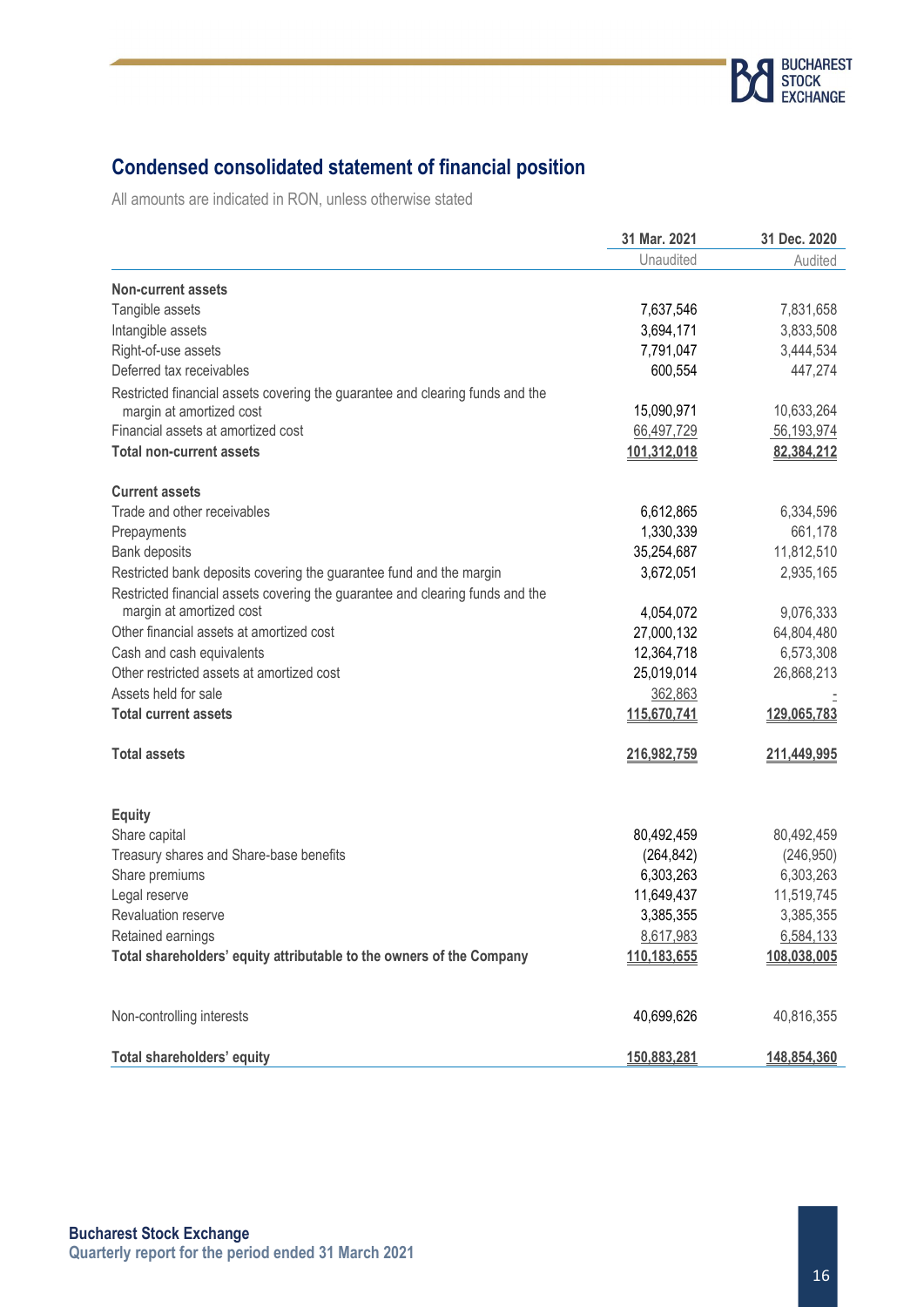

## **Condensed consolidated statement of financial position** (continued)

All amounts are indicated in RON, unless otherwise stated

|                                                                         | 31 Mar. 2021 | 31 Dec. 2020 |
|-------------------------------------------------------------------------|--------------|--------------|
|                                                                         | Unaudited    | Audited      |
| Liabilities                                                             |              |              |
| Operating lease liabilities                                             | 6,069,145    | 2,396,387    |
| <b>Total non-current liabilities</b>                                    | 6,069,145    | 2,396,387    |
| Trade and other payables                                                | 32,455,141   | 34,983,651   |
| Deferred income                                                         | 2,383,571    | 1,321,204    |
| Operating lease liabilities                                             | 1,992,173    | 1,230,875    |
| Current corporate income tax payables                                   | 525,501      | 44,413       |
| Guarantee and clearing funds and settlement operation margin            | 22,622,272   | 22,619,105   |
| Liabilities directly associated with assets classified as held for sale | 51,676       |              |
| <b>Total current liabilities</b>                                        | 60,030,334   | 60,199,248   |
| Total liabilities                                                       | 66,099,478   | 62,595,635   |
| <b>Total liabilities and equity</b>                                     | 216,982,759  | 211,449,995  |

The notes on pages 22 to 29 are an integral part of these condensed consolidated financial statements.

| CEO,          | CFO.          |
|---------------|---------------|
| Adrian Tănase | Virgil Stroia |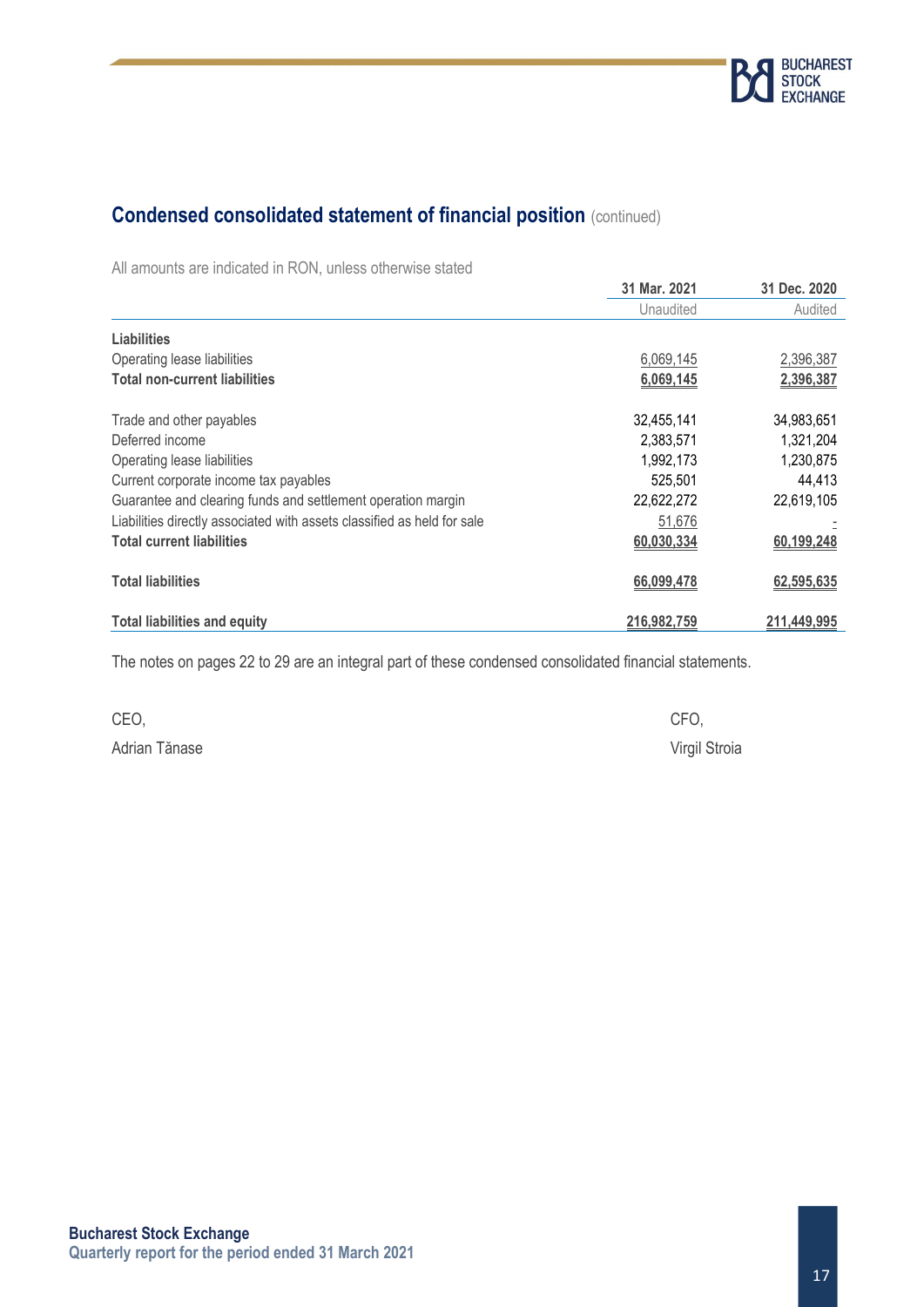

## **Condensed consolidated statement of changes in equity**

All amounts are indicated in RON, unless otherwise stated

|                                                         |             |           | <b>Treasury shares</b>   |                 |                    |            | Total                           |            | <b>Total</b>  |
|---------------------------------------------------------|-------------|-----------|--------------------------|-----------------|--------------------|------------|---------------------------------|------------|---------------|
|                                                         | <b>Sare</b> |           | Share and Share-base     | <b>Retained</b> | <b>Revaluation</b> | Legal      | attributable to Non-controlling |            | shareholders' |
| Unaudited                                               | capital     | premiums  | benefits                 | earnings        | reserve            | reserve    | shareholders                    | interests  | equity        |
| Balance as at 1 January 2021                            | 80,492,459  | 6,303,263 | (246, 950)               | 6,584,133       | 3,385,355          | 11,519,745 | 108,038,005                     | 40,816,355 | 148,854,360   |
| Comprehensive income for the year                       |             |           |                          |                 |                    |            |                                 |            |               |
| Profit or loss                                          |             |           |                          | 2,145,650       |                    |            | 2,145,650                       | (116, 730) | 2,028,921     |
| Other items of comprehensive income                     |             |           |                          |                 |                    |            |                                 |            |               |
| Legal reserve increase                                  |             |           | $\overline{\phantom{a}}$ | (129, 692)      |                    | 129,692    |                                 |            |               |
| Total other items of comprehensive income               |             |           | ÷.                       | (129, 692)      | ÷.                 | 129,692    |                                 |            |               |
| Total comprehensive income for the year                 |             |           |                          | 2,015,958       |                    | 129,692    | 2,145,650                       | (116, 730) | 2,028,921     |
| Contributions by and distributions to owners of the     |             |           |                          |                 |                    |            |                                 |            |               |
| Company                                                 |             |           |                          |                 |                    |            |                                 |            |               |
| Acquisition of treasury shares                          |             |           |                          |                 |                    |            |                                 |            |               |
| Benefits granted to employees settled in shares         |             |           |                          |                 |                    |            |                                 |            |               |
| Losses as effect of granting shares for free within SOP |             |           | (17, 893)                | 17,893          |                    |            |                                 |            |               |
| Dividend paid to BVB shareholders                       |             |           |                          |                 |                    |            |                                 |            |               |
| Total contributions by and distributions to owners of   |             |           |                          |                 |                    |            |                                 |            |               |
| the Company                                             |             |           | (17, 893)                | 17,893          |                    |            |                                 |            |               |
| Reclassification of non-controlling interests           |             |           |                          |                 |                    |            |                                 |            |               |
| Dividend paid to minority shareholders                  |             |           |                          |                 |                    |            |                                 |            |               |
| Changes in retained earnings - subsidiaries             |             |           |                          |                 |                    |            |                                 |            |               |
| Decrease in non-controlling interests                   |             |           |                          |                 |                    |            |                                 |            |               |
| Total changes in interests in subsidiaries              |             |           |                          |                 |                    |            |                                 |            |               |
| <b>Total transactions with owners</b>                   |             | Ē         |                          |                 |                    |            |                                 |            |               |
| Balance as at 31 March 2021                             | 80,492,459  | 6,303,263 | (264, 842)               | 8,617,983       | 3,385,355          | 11,649,437 | 110,183,655                     | 40,699,626 | 150,883,281   |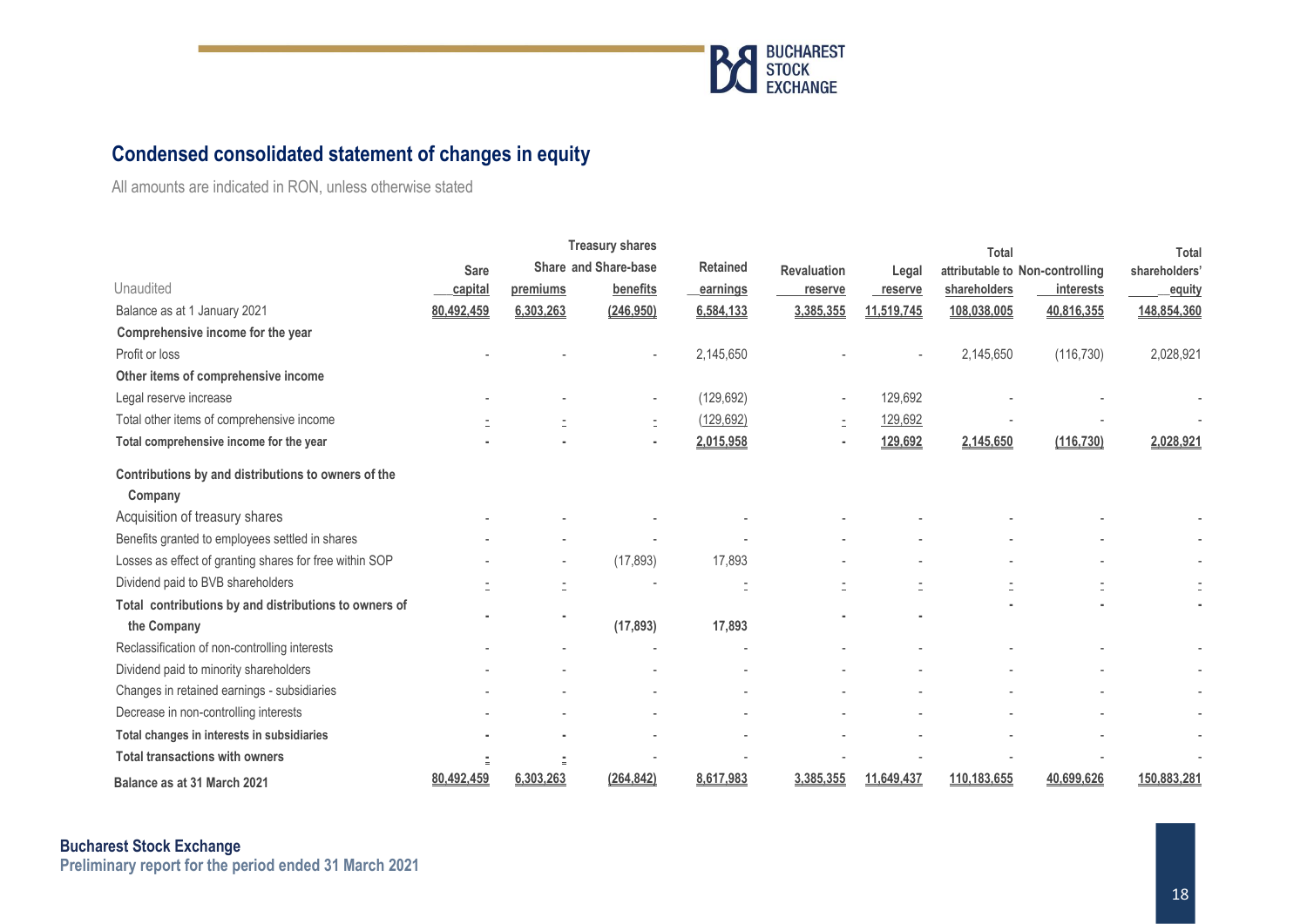

## **Condensed consolidated statement of changes in equity (continued)**

All amounts are indicated in RON, unless otherwise stated

The notes on pages 23 to 30 are an integral part of these condensed consolidated financial statements.

|                                                         | <b>Treasury shares</b> |                          |                             | Total           |                          |                          | <b>Total</b>  |                                 |               |
|---------------------------------------------------------|------------------------|--------------------------|-----------------------------|-----------------|--------------------------|--------------------------|---------------|---------------------------------|---------------|
|                                                         | <b>Sare</b>            |                          | <b>Share and Share-base</b> | <b>Retained</b> | <b>Revaluation</b>       | Legal                    |               | attributable to Non-controlling | shareholders' |
| Audited                                                 | capital                | premiums                 | benefits                    | earnings        | reserve                  | reserve                  | shareholders  | interests                       | equity        |
| Balance as at 1 January 2020                            | 80,492,460             | 6,303,263                | 54,429                      | 6,662,611       | 3,385,355                | 10,942,276               | 107,840,393   | 42,108,675                      | 149,949,068   |
| Comprehensive income for the year                       |                        |                          |                             |                 |                          |                          |               |                                 |               |
| Profit or loss                                          |                        |                          |                             | 7,087,458       |                          |                          | 7,087,458     | (826, 499)                      | 6,260,959     |
| Other items of comprehensive income                     |                        |                          |                             |                 |                          |                          |               |                                 |               |
| Legal reserve increase                                  |                        |                          |                             | (577, 468)      |                          | 577,468                  |               |                                 |               |
| Total other items of comprehensive income               |                        |                          | Ξ                           | (577, 468)      | $\overline{\phantom{a}}$ | 577,468                  |               |                                 |               |
| Total comprehensive income for the year                 |                        |                          | ٠                           | 6,509,990       |                          | 577,468                  | 7,087,458     | (826, 499)                      | 6,260,959     |
| Contributions by and distributions to owners of the     |                        |                          |                             |                 |                          |                          |               |                                 |               |
| Company                                                 |                        |                          |                             |                 |                          |                          |               |                                 |               |
| Acquisition of treasury shares                          |                        | $\overline{\phantom{a}}$ | (1,389,119)                 |                 |                          | $\overline{\phantom{a}}$ | (1,389,119)   |                                 | (1,389,119)   |
| Benefits granted to employees settled in shares         |                        | ٠                        | 1,061,879                   |                 |                          |                          | 1,061,879     |                                 | 1,061,879     |
| Losses as effect of granting shares for free within SOP |                        |                          | 25,862                      | (25, 862)       |                          |                          | $\mathbf{0}$  |                                 | $\Omega$      |
| Dividend paid to BVB shareholders                       |                        |                          | $\overline{\phantom{a}}$    | (6, 559, 424)   |                          | Ē.                       | (6, 559, 424) | $\bar{z}$                       | (6, 559, 424) |
| Total contributions by and distributions to owners of   |                        |                          | (301, 379)                  | (6, 585, 286)   |                          |                          | (6,886,664)   |                                 | (6,886,664)   |
| the Company                                             |                        |                          |                             |                 |                          |                          |               |                                 |               |
| Reclassification of non-controlling interests           |                        |                          | $\overline{\phantom{a}}$    | (2, 253)        |                          |                          | (2, 253)      | 2,253                           | 0             |
| Dividend paid to minority shareholders                  |                        |                          | $\overline{\phantom{a}}$    |                 |                          |                          | 0             | (464, 529)                      | (464, 529)    |
| Changes in retained earnings - subsidiaries             |                        |                          | $\overline{\phantom{a}}$    | (929)           |                          |                          | (929)         | (546)                           | (1, 475)      |
| Decrease in non-controlling interests                   |                        |                          | $\overline{a}$              |                 |                          |                          | 0             | (3,000)                         | (3,000)       |
| Total changes in interests in subsidiaries              |                        | ٠                        | $\overline{\phantom{a}}$    | (3, 182)        |                          | ٠                        | (3, 182)      | (465, 822)                      | (469, 004)    |
| <b>Total transactions with owners</b>                   |                        |                          | (301, 379)                  | (6, 588, 468)   |                          | ž,                       | (6,889,847)   | (465, 822)                      | (7, 355, 669) |
| Balance as at 31 December 2020                          | 80,492,459             | 6,303,263                | (246,950)                   | 6,584,133       | 3,385,355                | 11,519,745               | 108,038,005   | 40,816,355                      | 148,854,360   |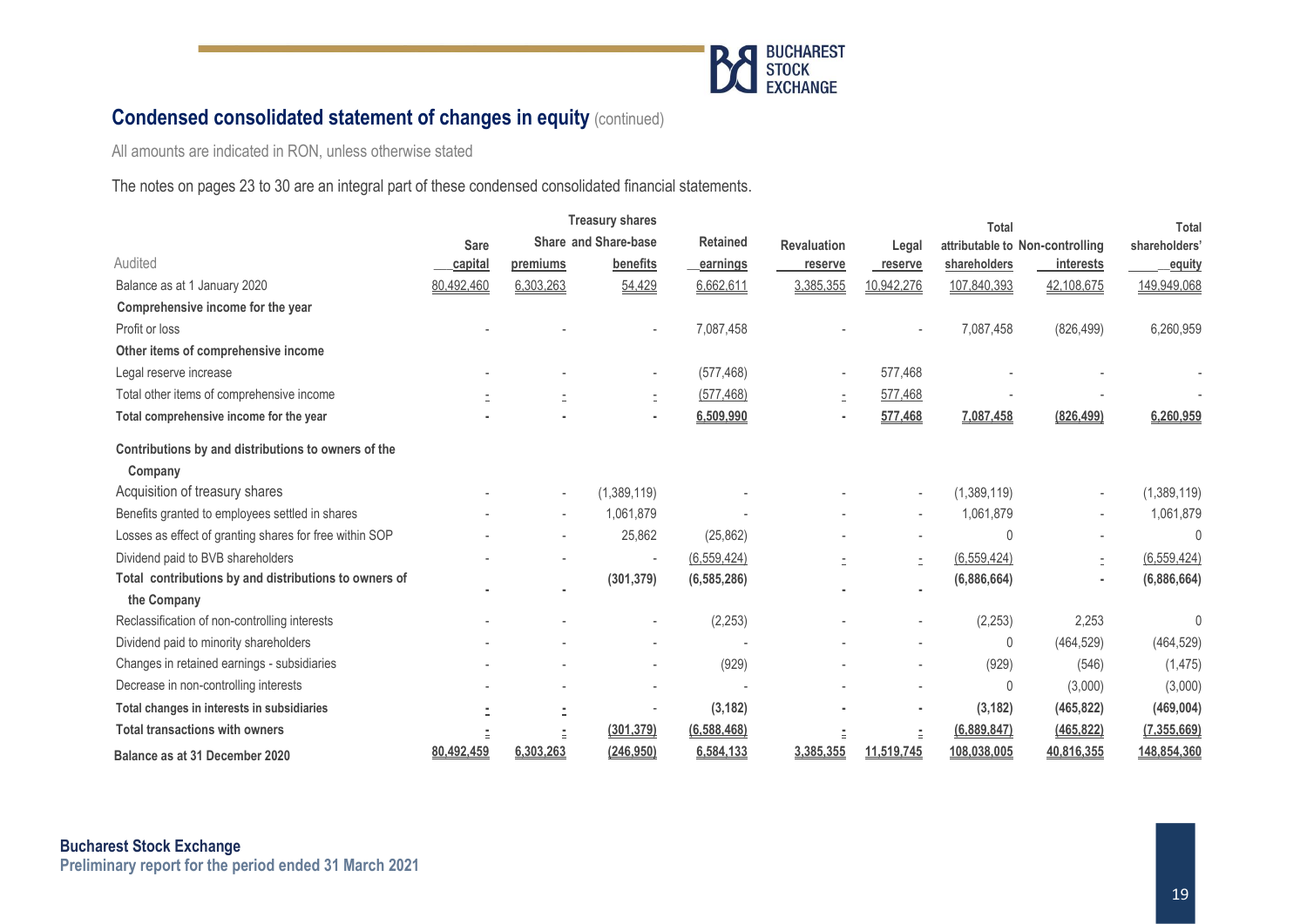

## **Condensed consolidated statement of cash flows**

All amounts are indicated in RON, unless otherwise stated

|                                                                         | Three months period ended |               |  |  |
|-------------------------------------------------------------------------|---------------------------|---------------|--|--|
|                                                                         | 31 mar. 2021              | 31 mar. 2020  |  |  |
|                                                                         | Unaudited                 | Unaudited     |  |  |
| Cash flows used in operating activities                                 |                           |               |  |  |
| Profit for the year                                                     | 2,028,921                 | 4,205,200     |  |  |
| Adjustments to remove non-cash items and reclassifications:             |                           |               |  |  |
| Depreciation of fixed assets                                            | 1,245,327                 | 1,193,708     |  |  |
| Net interest income                                                     | (719, 532)                | (860, 829)    |  |  |
| Loss from impairment of uncollected receivables                         | 83,659                    |               |  |  |
| Net expenses/(revenue) with receivables adjustment                      | (167, 790)                | 28,248        |  |  |
| Corporate income tax expense - reclassification                         | 393,786                   | 672,275       |  |  |
| (Revenues)/Expenses with Expected credit losses IFRS 9                  | (1, 877)                  | 24,804        |  |  |
| Expense with employees' benefits settled in shares                      |                           | 67,062        |  |  |
| Cash flows used in operating activities                                 | 2,862,495                 | 5,330,467     |  |  |
| Change in trade and other receivables                                   | 1,868,830                 | (442, 861)    |  |  |
| Change in prepayments                                                   | (669, 161)                | (505, 470)    |  |  |
| Change in trade and other payables, including amounts due for dividends |                           | (993, 398)    |  |  |
| payment to clients                                                      | (2,570,781)               |               |  |  |
| Change in deferred income                                               | 1,062,367                 | 380,606       |  |  |
| Changes in guarantee and clearing funds and the margin                  | 3,167                     | (126, 987)    |  |  |
| Corporate income tax paid                                               | (65, 978)                 | (14, 940)     |  |  |
| Net cash from operating activities                                      | 2,490,938                 | 3,627,418     |  |  |
| Cash flows from investing activities                                    |                           |               |  |  |
| Interest received                                                       | 1,345,908                 | 755,544       |  |  |
| Interest received from assets covering the guarantee and                |                           |               |  |  |
| clearing funds and margin                                               | 238,979                   | 274,184       |  |  |
| (Payments) for acquisitions of financial assets                         | (39, 211, 120)            | (5, 143, 365) |  |  |
| Proceeds from sales/maturation of financial assets                      | 66,406,553                | 5,188,411     |  |  |
| Change in bank deposits balance                                         | (24, 177, 051)            | 5,555,405     |  |  |
| Acquisition of tangible and intangible assets                           | (404, 227)                | (1,781,577)   |  |  |
| Change in held for sale assets                                          | (414, 539)                |               |  |  |
| Net cash from investing activities                                      | 3,784,503                 | 4,848,602     |  |  |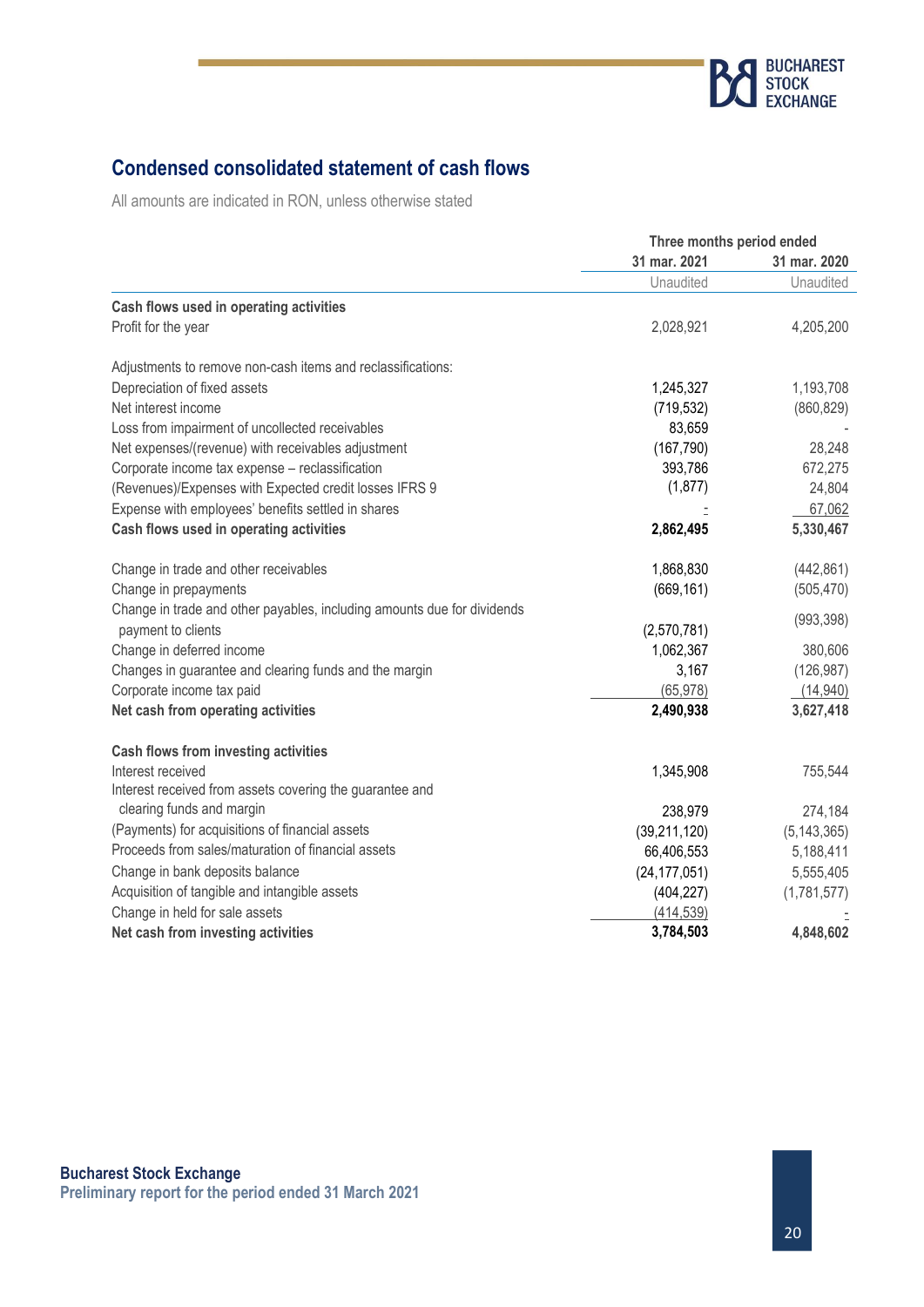

## **Condensed consolidated statement of cash flows** (continued)

All amounts are indicated in RON, unless otherwise stated

|                                                                                 | 31 Mar. 2021 | 31 Mar. 2020 |
|---------------------------------------------------------------------------------|--------------|--------------|
|                                                                                 | Unaudited    | Unaudited    |
| Cash flows from financing activities                                            |              |              |
| Dividends paid shareholders of the parent                                       | (63, 923)    | (1, 542)     |
| Dividend paid to minority shareholders                                          |              |              |
| Principal elements of operating lease payments, including interests             | (420, 108)   | (437, 860)   |
| Acquisition of treasury shares                                                  |              | (982, 999)   |
| Share capital contribution in cash by non-controlling interests in subsidiaries |              |              |
| Net cash used in financing activities                                           | (484, 031)   | (1,422,401)  |
| Net increase / (decrease) in cash and cash equivalents                          | 5,791,410    | 7,053,619    |
| Cash and cash equivalents 1 January                                             | 6,573,308    | 81,712,611   |
| Cash and cash equivalents March 31                                              | 12,364,718   | 88,766,230   |

The notes on pages 22 to 29 are an integral part of these condensed consolidated financial statements.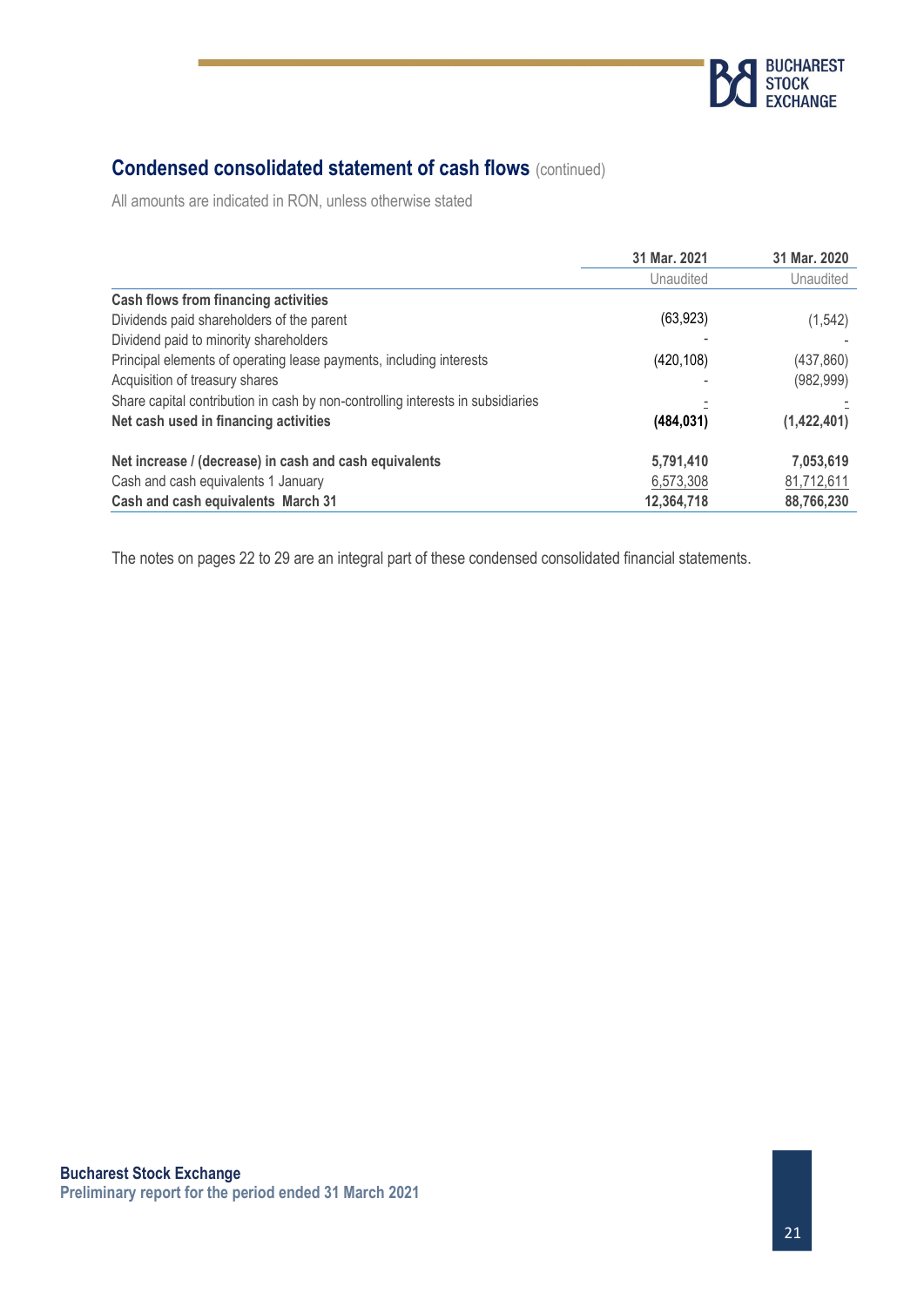

## **Notes to the condensed consolidated financial statements**

All amounts are indicated in RON, unless otherwise stated

### **1. General information**

#### **Identification data**

34-36 Carol I Blvd., floors 13-14, District 2, Bucharest **Address** 

J40/12328/2005 Trade Register No

17777754 Sole Registration Code The Bucharest Stock Exchange (BVB) was established on 21 June 1995 as a public non-profit institution, based on the Decision of the National Securities Commission (NSC) no. 20/1995 and in July 2005 it became a joint stock company.

BVB is the leading exchange in Romania and operates several markets:

- The Regulated Market where financial instruments such as shares and rights issued by international and Romanian entities, debt instruments (corporate, municipality and government bonds issued by Romanian entities and international corporate bonds), UCITs (shares and fund units), structured products, tradable UCITS (ETFs) are traded.
- SMT/AeRO Market, designed for start-ups and SMEs, launched on 25 February 2015; separate sections of the alternative trading system are available for trading foreign stocks listed on other markets.

**Main activity** Administration of financial markets CAEN code 6611

#### **Share tickers**

BVB BVB.RO (Bloomberg) BBG000BBWMN3 (Bloomberg [BBGID\)](http://bsym.bloomberg.com/sym/) ROBVB.BX (Reuters) ROBVBAACNOR0 (ISIN)

BVB's operating revenues are generated mainly from the trading of all the listed financial instruments, from fees charged to issuers for the admittance and maintenance to the trading system, as well as from data vending to various users.

Since 8 June 2010, BVB is a listed company on its own spot regulated market and is included in the Premium Tier. The company's share capital consists of 8,049,246 shares with a nominal value of RON 10.

In accordance with the provisions of article 136 paragraph 5 of Law no. 126/2018 on financial instruments, no shareholder of a market operator can hold, directly or indirectly, more than 20% of the total voting rights. At the end of March 2021, there were no shareholders holding stakes exceeding this threshold.

BVB is included in indices focused on listed stock exchanges and other trading venues (FTSE Mondo Visione Exchanges Index and Dow Jones Global Exchanges Index), as well as in local market indices: BET and its total return version BET-TR, BET-XT and BET-XT-TR, BET-BK, BET Plus.

**Bucharest Stock Exchange Preliminary report for the period ended 31 March 2021**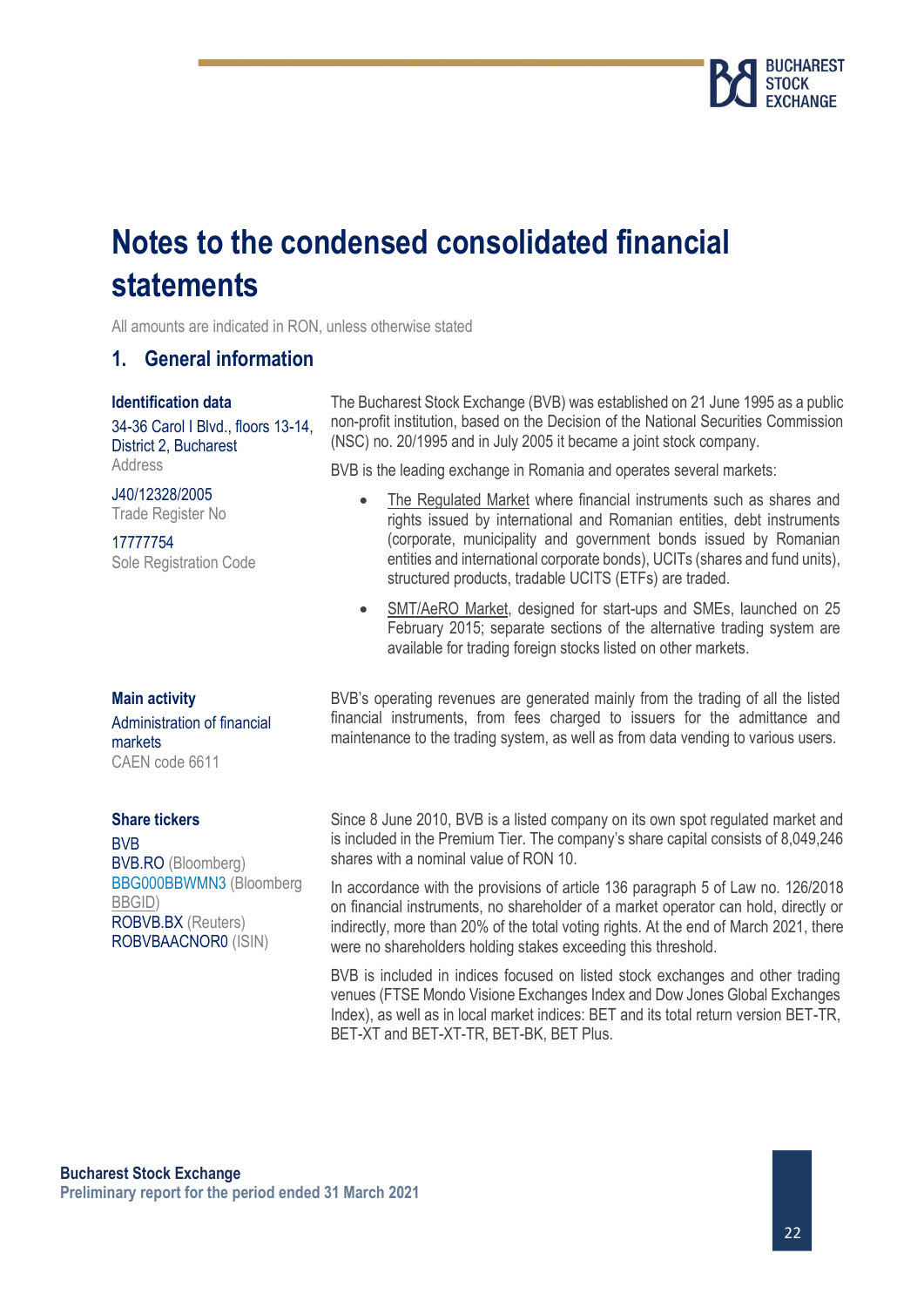

**Subsidiaries** BVB is the parent company of BVB Group, which includes the following subsidiaries:

- Central Depository (Depozitarul Central), 69.04% owned by BVB, performs clearing / settlement operations for transactions with securities carried out at BVB and keeps the register of shareholders.
- Investors' Compensation Fund (Fondul de Compensare a Investitorilor) 63% owned by BVB, provides compensation in the event of the inability of the Fund members to return the funds or financial instruments owed or belonging to investors, held on their behalf, in providing financial investment services, or management of individual investment portfolios;

Legislation on the protection of capital market investors has recently been amended and supplemented. Thus, by Law no. 88/2021 on the Investor Compensation Fund ("Law 88/2021") - published in the Official Gazette, Part I, no. 420 / 21.04.2021, and which will enter into force on 20.06.2021, the relevant legal framework is completed by introducing a new organizational and operational framework for the Investor Compensation Fund (FCI).

The new elements introduced by Law 88/2021 mainly aim at modifying the regulatory framework and changing the legal status of FCI - the administrator of the compensation scheme for investors in financial services and instruments - from the joint stock company to a public legal entity

**The legal status of FCI in the joint stock company is amended as a legal entity under public law, following that FCI will not be a subsidiary of the BVB group**.

Given the above, in this Quarterly Report prepared on March 31, 2021, the Investor Compensation Fund has been classified as an entity with discontinued operations, according to IFRS 5.

- Corporate Governance Institute (Institutul de Guvernanță Corporativă), fully owned by BVB, offers training services to listed companies and capital market participants, in corporate governance and sustainable development areas.
- CCP.RO Bucharest, 59.52% owned by BVB, was registered at the Trade Register on November 4, 2019 and aims to ensure the role of central counterparty in the derivative transactions market. The effective launch of the operations is estimated to last up to 24 months, taking into account the authorization process by the FSA in accordance with EMIR rules.

The consolidated financial statements of BVB for the three months period ended 31 March 2021 include the financial information of the Company and its subsidiaries, except for the Corporate Governance Institute, an entity considered by BVB management as insignificant for inclusion in the Group's consolidated financial statements and reports.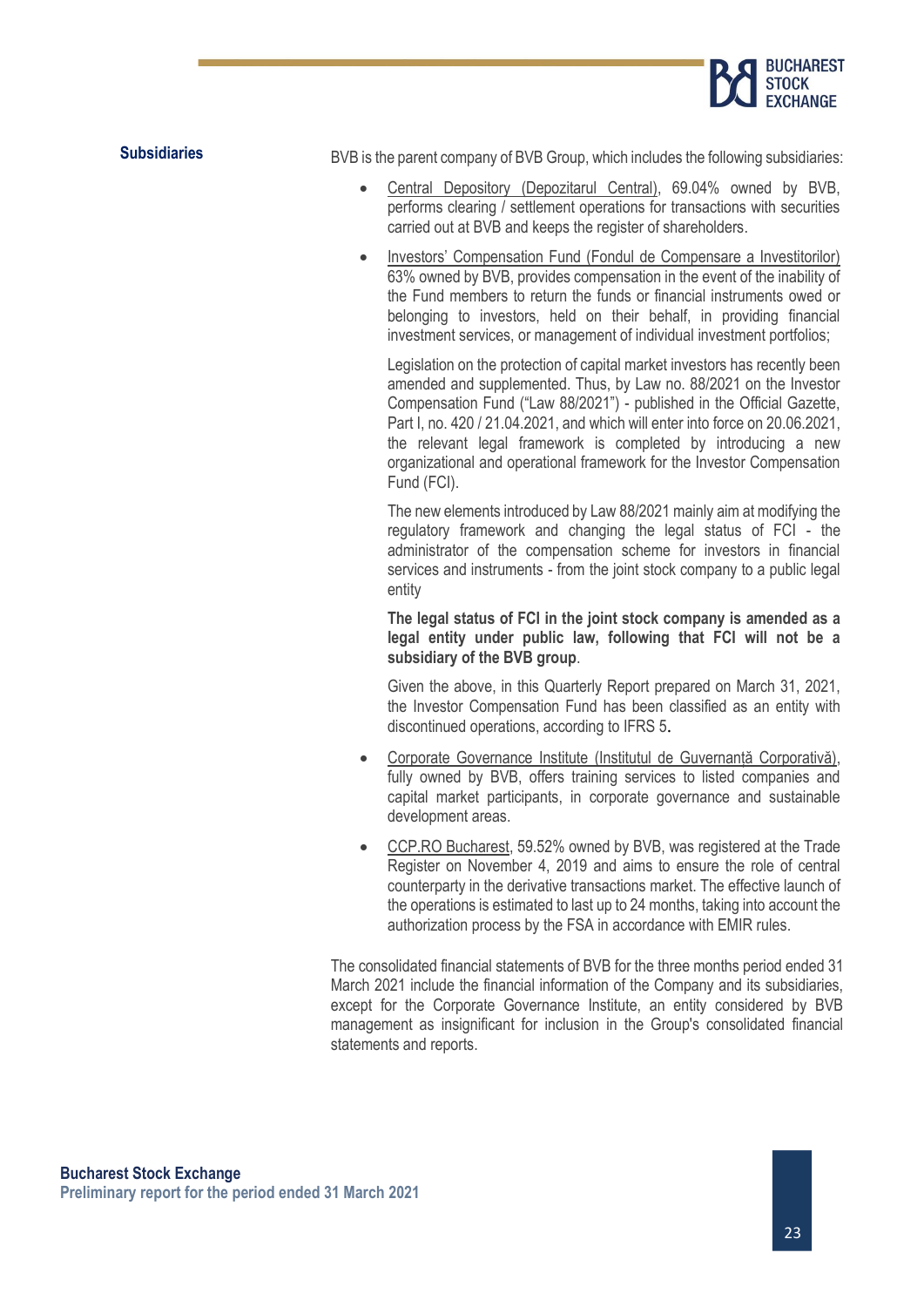

## **2. Basis of preparation**

The interim condensed consolidated financial statements for the three-months period ended 31 March 2021 have been prepared in accordance with IAS 34, 'Interim financial reporting'. They do not include all the information required for a complete set of financial statements prepared in accordance with International Financial Reporting Standards. These interim condensed consolidated financial statements should be read in conjunction with the annual consolidated financial statements for the year ended 31 December 2020, which have been prepared in accordance with IFRSs.

In the preliminary condensed consolidated financial statements, subsidiaries – those companies in which the Group, directly or indirectly, holds more than half of the voting rights or which have the power to exercise control over operations – are fully consolidated.

## **3. Accounting policies**

The accounting policies and methods of computation followed in these condensed consolidated financial statements are consistent with those used in the most recent annual financial statements, prepared for the year ended 31 March 2021.

Taxes on income in the interim periods are accrued using the tax rate and calculation methodology that would be applicable to expected total annual profit or loss.

## **4. Estimates**

The preparation of standalone condensed preliminary financial statements requires management to make judgments, estimates and assumptions that affect the application of accounting policies and the reported amounts of assets and liabilities, income and expense. Actual results may differ from these estimates.

In preparing these condensed interim financial statements, the significant judgments made by management in applying the company's accounting policies and the key sources of estimation uncertainty were the same as those that applied to the annual standalone financial statements for the year ended 31 December 2020.

## **5. Financial risk management and financial instruments**

#### **5.1 Financial risk factors**

The company's activities expose it to a variety of financial risks: market risk (including currency risk, fair value interest rate risk, cash flow interest rate risk and price risk), credit risk and liquidity risk.

The consolidated condensed preliminary financial statements do not include all financial risk management information and disclosures required in the annual financial statements; they should be read in conjunction with the company's annual financial statements as of 31 December 2019.

There have been no changes in risk management or in any risk management policies since the year end.

### **5.2 Liquidity risk**

Compared to year end, there was no material change in the company's liquidity position.

#### **5.3 Fair value estimation**

The various levels at which the company measures the fair value of financial instruments have been defined as follows:

- Quoted prices (unadjusted) in active markets for similar instruments (Level 1).
- Inputs other than quoted prices included within level 1 that are observable for the financial instrument, either directly (that is, as prices) or indirectly (that is, derived from prices) (Level 2).
- Inputs for the financial instrument that are not based on observable market data (that is, unobservable inputs) (Level 3).

#### **Bucharest Stock Exchange**

**Preliminary report for the period ended 31 March 2021**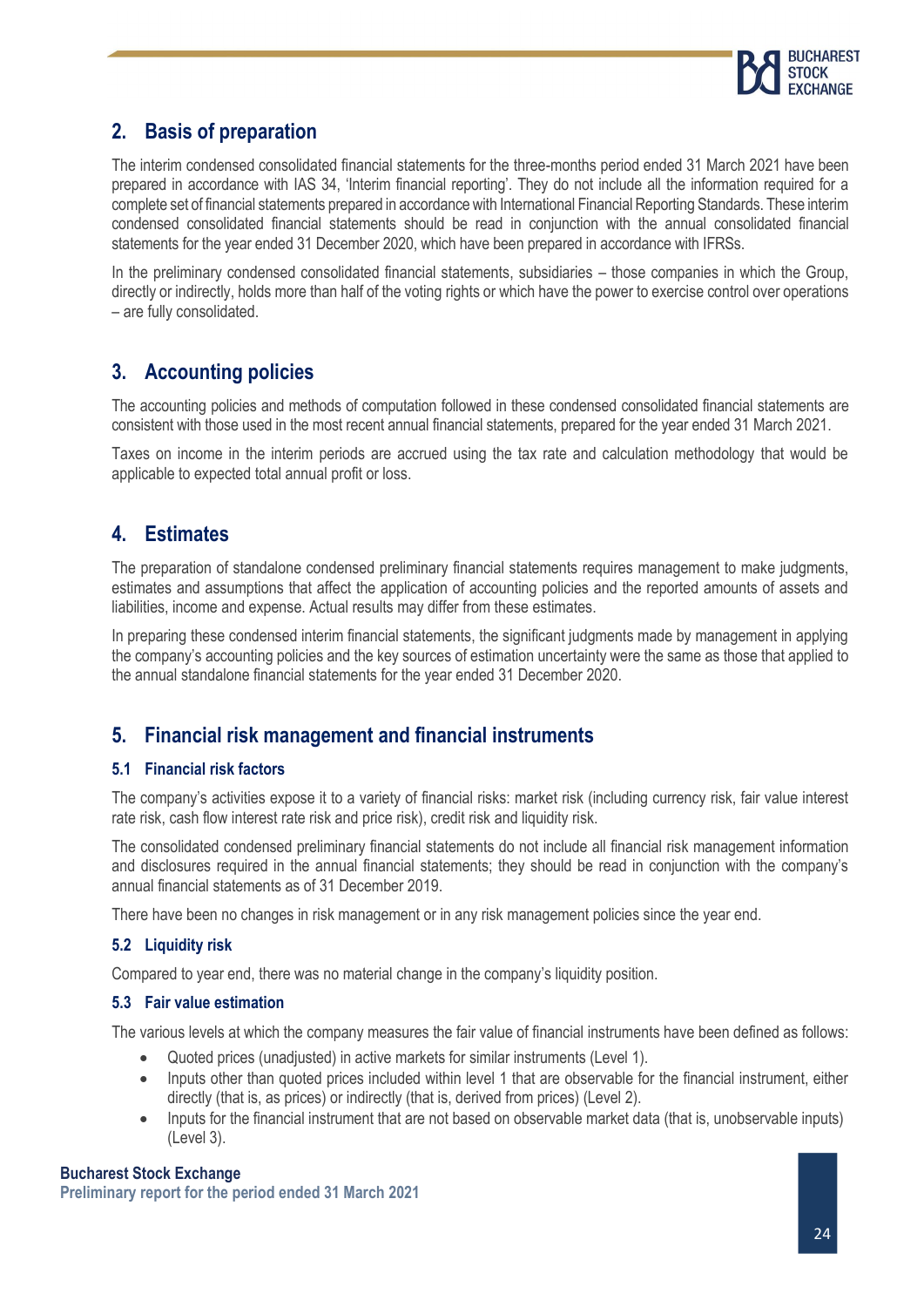

During the reporting period there have been no significant changes in carrying amounts and fair values of the main categories of assets and liabilities, as compared to 31 December 2020.

#### **5.4 Fair value of financial assets and liabilities measured at amortized cost**

The fair value of the following financial assets and liabilities approximate their carrying amount:

- Trade and other receivables
- Other current financial assets
- Cash and cash equivalents
- Trade and other payables

## **6. Segment reporting**

The segment information is reported by the Group's activities. Intra-group transactions are conducted under normal market conditions. Segment assets and payables include both items directly attributable to these segments and items that may be allocated using a reasonable basis.

The Group's activity consists of the following main business segments:

- Capital markets trading (securities and financial instruments transactions on regulated markets and alternative trading systems)
- Post-trading services (services provided after a transaction is completed and the bank account is debited, and the securities are transferred to the portfolio).
- Registry services (storage and updating of the registry of stakeholders for the listed companies)
- Services of the FCI and other services related to the investors compensation scheme and other services.

The companies in the Group have been organized by segments as follows: BVB represents the "trading services" segment, the activity of the Central Depository is divided between the "post-trading services" segment and the "registry services" segment according to the share of the related revenues, while the Investors Compensation Fund (FCI) and CCP.RO Bucharest are part of the services segment "FCI services and other services".

The Group's revenues, expenses and operating profit for the first quarter of 2021 are shown below, by segment:

| 3M 2021                                                  | <b>Trading</b><br>services | Post-trading<br>services | <b>Registry</b><br>services | <b>CCP.RO and</b><br>FCI | Group       |
|----------------------------------------------------------|----------------------------|--------------------------|-----------------------------|--------------------------|-------------|
| Revenues from clients outside the Group                  | 5,705,571                  | 2,935,542                | 1,242,922                   | 0                        | 9,884,035   |
| Revenues from intra-group transactions*                  | 80,000                     | 19.067                   | 8.646                       | 0                        | 107,713     |
| Operating expenses                                       | (3,824,064)                | (2,464,059)              | (1,038,093)                 | (1,746,989)              | (9,073,205) |
| - out of which Personnel expenses and<br>Director's fees | (2, 132, 034)              | (1,362,737)              | (574, 832)                  | (658, 445)               | (4,728,048) |
| <b>Operating profit</b>                                  | 1,881,507                  | 471,483                  | 204,828                     | (1,746,989)              | 810,830     |
| Net financial income /(expenses)                         | 632,326                    | 126,555                  | 53,768                      | 812,206                  | 1,624,855   |
| Profit before tax                                        | 2,513,833                  | 598,039                  | 258,596                     | (934, 783)               | 2,435,685   |
| Corporate income tax                                     | (431, 619)                 | (80, 546)                | (34,900)                    | 153.280                  | (393, 786)  |
| Profit from continuing operations                        | 2,082,214                  | 517,492                  | 223,696                     | (781,503)                | 2,041,899   |
| Profit from discontinued operations                      |                            |                          |                             | (12, 978)                | (12, 978)   |
| Net profit                                               | 2,082,214                  | 517,492                  | 223,696                     | (794, 481)               | 2,028,921   |

\* eliminated on consolidation

#### **Bucharest Stock Exchange**

**Preliminary report for the period ended 31 March 2021**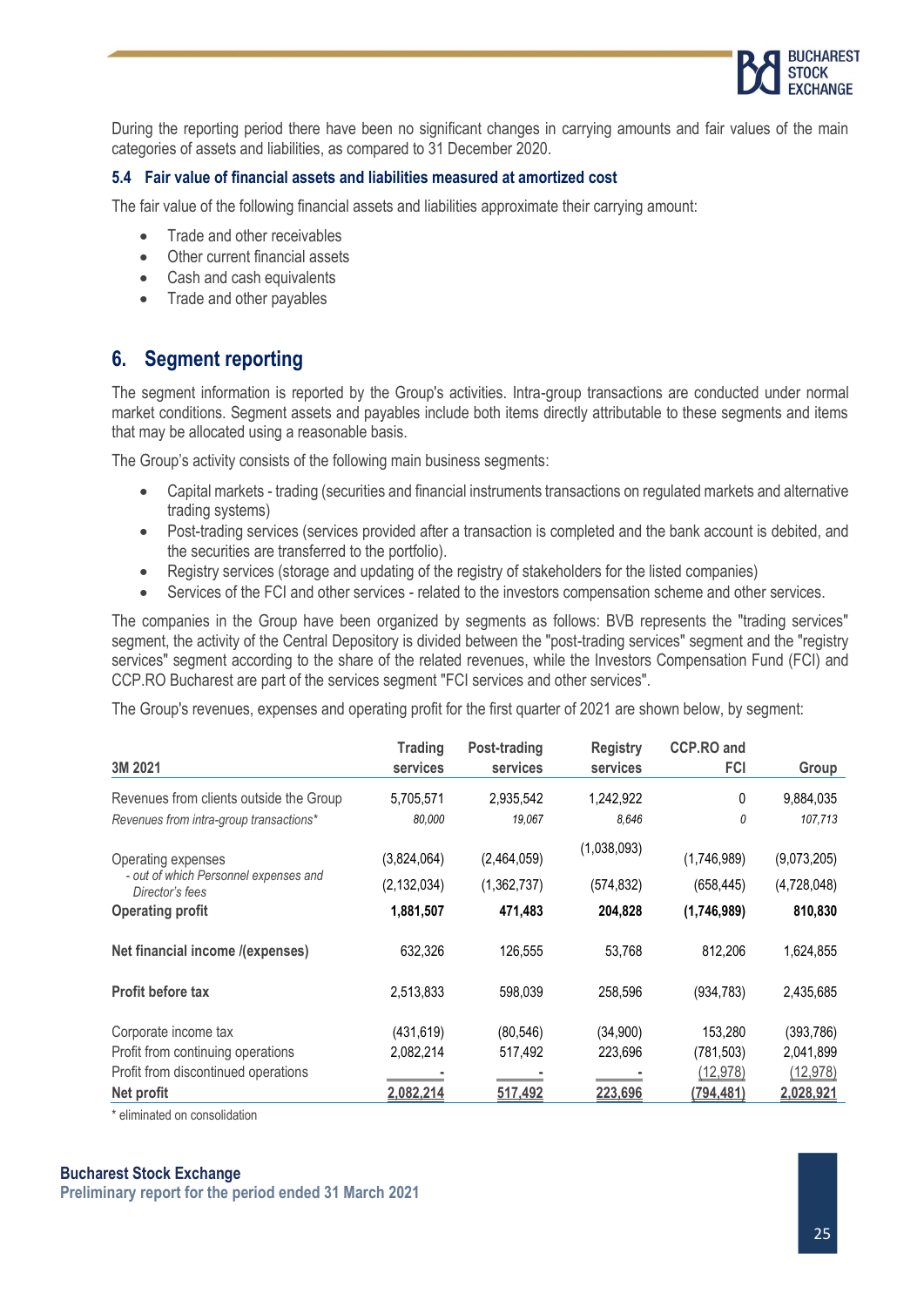

The Group's revenues, expenses and operating profit for Q1 2020 are shown below, by segment:

|                                                          | <b>Trading</b> | Post-trading | <b>Registry</b> | <b>CCP.RO and</b> |             |
|----------------------------------------------------------|----------------|--------------|-----------------|-------------------|-------------|
| 3M 2020                                                  | services       | services     | services        | FCI               | Group       |
| Revenues from clients outside the Group                  | 7,876,974      | 2,725,853    | 1,369,083       | 141,729           | 12,113,638  |
| Revenues from intra-group transactions*                  | 80,000         | 17,859       | 8,920           | 0                 | 106,779     |
| Operating expenses                                       | (4, 199, 603)  | (2,281,629)  | (1, 149, 560)   | (389,946)         | (8,020,737) |
| - out of which Personnel expenses and<br>Director's fees | (2, 236, 481)  | (1,262,031)  | (634, 029)      | (228, 664)        | (4,361,205) |
| <b>Operating profit</b>                                  | 3,677,372      | 444,224      | 219,523         | (248, 217)        | 4,092,900   |
| Net financial income /(expenses)                         | 554,890        | 97,914       | 47,279          | 84,492            | 784,575     |
| Pre-tax profit                                           | 4,232,262      | 542,137      | 266,802         | (163, 726)        | 4,877,475   |
| Corporate income tax                                     | (579, 443)     | (62, 430)    | (30, 402)       |                   | (672, 275)  |
| Profit from continuing operations                        | 3,652,819      | 479,708      | 236,400         | (163, 726)        | 4,205,200   |
| Profit from discontinued operation                       |                |              |                 |                   |             |
| Net profit                                               | 3,652,819      | 479,708      | 236,400         | (163, 726)        | 4,205,200   |

\* eliminated on consolidation

The Group's assets and payables and capital expenses are presented below, by segment:

| Q1 2021              | <b>Trading</b><br>services | Post-trading<br>services | <b>Registry</b><br>services | <b>CCP.RO and</b><br>FCI | Group       |
|----------------------|----------------------------|--------------------------|-----------------------------|--------------------------|-------------|
| Assets               | 52.572.518                 | 27,411,054               | 37,440,673                  | 99.558.514               | 216,982,759 |
| Liabilities          | 9.941.470                  | 5.670.704                | 27.581.677                  | 22,905,628               | 66,099,478  |
| Capital expenditures | 255.125                    | 204.750                  | 86.738                      | 113,866                  | 660.479     |

| Q1 2020              | <b>Trading</b><br>services | Post-trading<br>services | <b>Registry</b><br>services | <b>CCP.RO and</b><br>FCI | Group       |
|----------------------|----------------------------|--------------------------|-----------------------------|--------------------------|-------------|
| Assets               | 44,714,703                 | 26,895,277               | 38,756,624                  | 101.083.391              | 211,449,995 |
| Liabilities          | 4,254,208                  | 5.456.545                | 29.272.621                  | 23.612.261               | 62,595,635  |
| Capital expenditures | 267.985                    | 228,414                  | 114.087                     | 1,164,281                | 1,774,767   |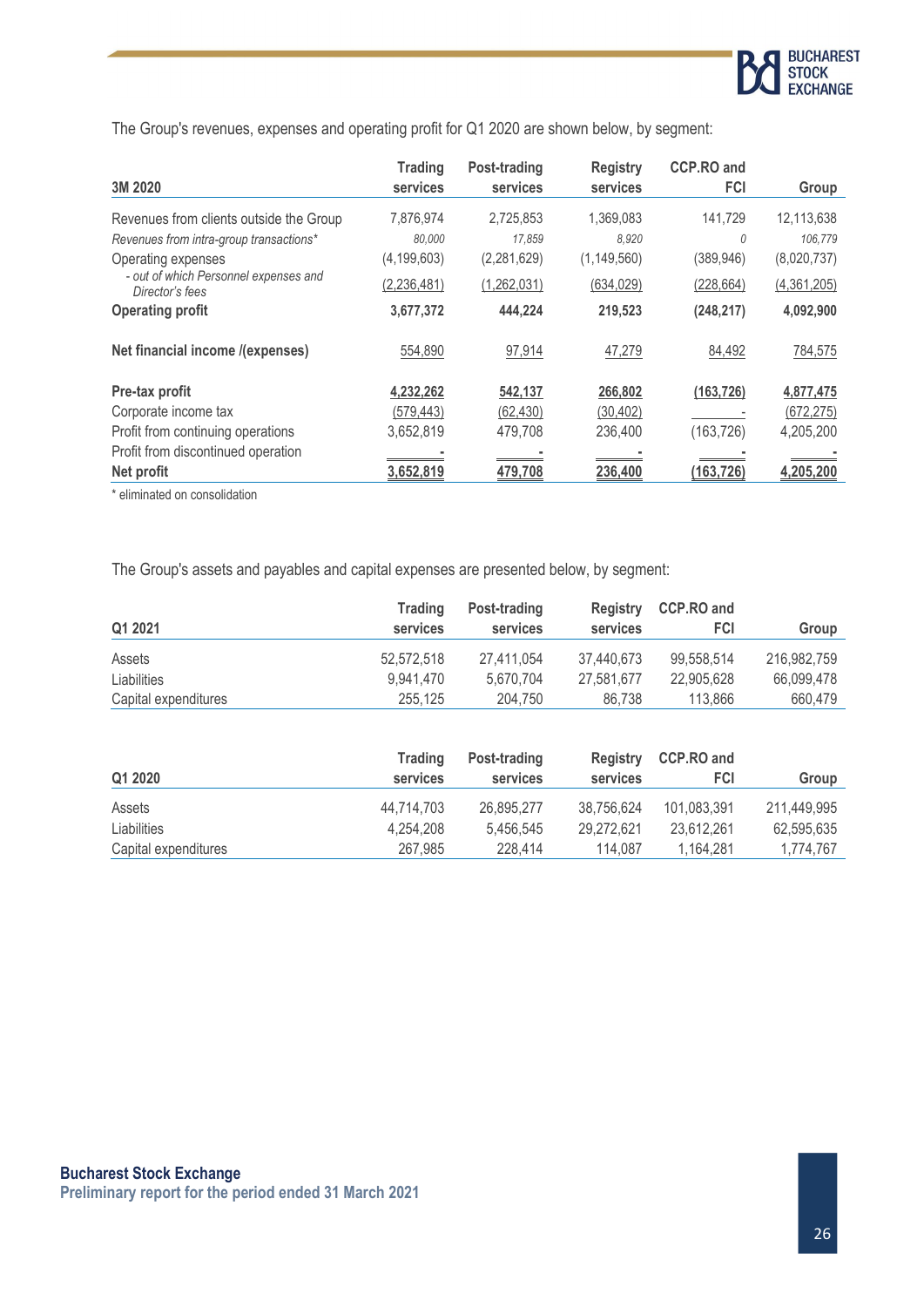

## **7. Operating expenses**

The operating expenses include the following:

#### **7.1 Personnel expenses and Director's fees**

|                                                                           | Q1 2021   | Q1 2020   |
|---------------------------------------------------------------------------|-----------|-----------|
|                                                                           |           |           |
| Personnel expenses and Director's fees, including contributions and taxes | 4.728.048 | 4.246.131 |
| Estimated expenses for personnel and Director's (SOP & bonuses)           |           | 115.074   |
| Total                                                                     | 4.728.048 | 4.361.205 |

#### **7.2 Services provided by third parties**

|                                                          | Q1 2021   | Q1 2020   |
|----------------------------------------------------------|-----------|-----------|
| Business consulting services                             | 855.583   | 386.376   |
| Financial, IT and internal audit services                | 61.700    | 58.131    |
| Commissions & fees (legal, contributions, etc.)          | 176.897   | 150.316   |
| Promotion activities of BVB Group                        | 121.520   | 98.052    |
| Services provided by third parties for business purposes | 465.564   | 462.712   |
| Total                                                    | 1.681.266 | 1.155.587 |

Within the category of expenditures "Business consultancy services", are included the expenditures related to the CCP Project.

#### **7.3 Other operating expenses**

|                                                      | Q1 2021    | Q1 2020   |
|------------------------------------------------------|------------|-----------|
| Rent and office utilities                            | 192,381    | 150,816   |
| Tangible asset depreciation                          | 387,070    | 389,265   |
| Intangible asset amortization                        | 348,483    | 306,080   |
| Right of use assets depreciation                     | 507,282    | 498,363   |
| Costs related to FSA fees and other taxes            | 313,623    | 297,273   |
| Consumables                                          | 51,677     | 80,470    |
| IT maintenance and service                           | 584,637    | 474,241   |
| Insurance for professional equipment, etc.           | 64,659     | 45,531    |
| Protocol                                             | 46,819     | 51,355    |
| Marketing and advertising                            | 100,342    | 21,387    |
| Transport of goods and personnel                     | 51,173     | 67,597    |
| Post and telecommunications                          | 82,274     | 61,883    |
| Bank charges                                         | 17,049     | 22,387    |
| Loss from non-paying customers                       | 83,659     | 28,248    |
| Net expenses/(income) from adjustment of receivables | (167, 790) |           |
| Other expenses                                       | 553        | 9,050     |
| Total                                                | 2,663,891  | 2,503,945 |

#### **Bucharest Stock Exchange**

**Preliminary report for the period ended 31 March 2021**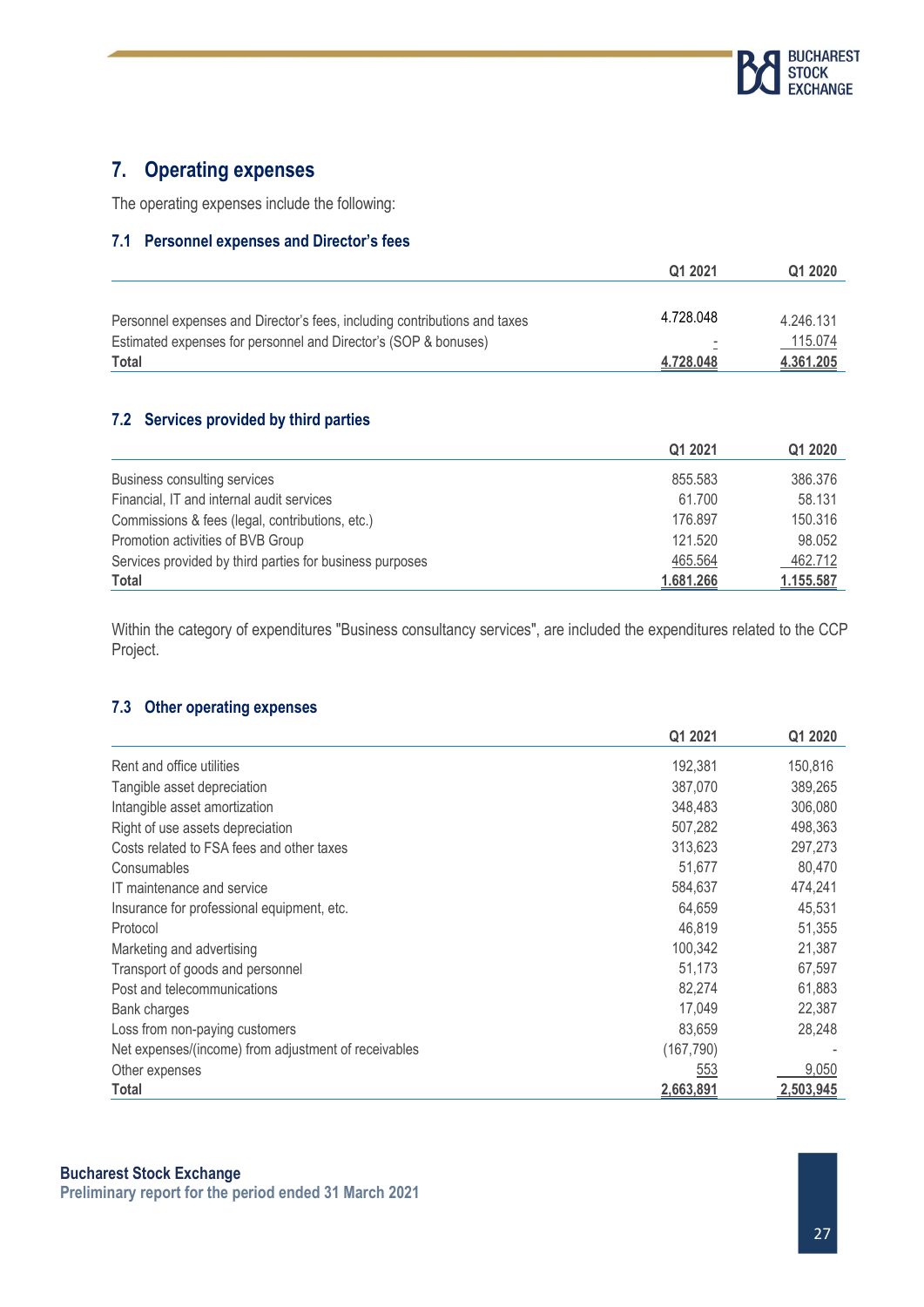

## **8. Financial income and financial costs**

Financial income and expenses recognized in profit or loss account include:

|                                                         | Q1 2021   | Q1 2020   |
|---------------------------------------------------------|-----------|-----------|
| Net Interest income from financial assets               | 717.030   | 860.829   |
| (Net loss)/Net gain from exchange rate differences      | 960.797   | 10,929    |
| Interest expense with lease contracts IFRS 16 and other |           |           |
| financial expenses                                      | (54, 850) | (62, 380) |
| Net expected credit losses (IFRS 9)                     | 1,877     | (24, 804) |
| Net financial income                                    | 1.624.854 | 784,575   |

## **9. Income taxes**

**The current income tax expense** is recognized based on the annual income tax rate and calculation methodology for the full financial year. The annual tax rate used for the period ended 31 March 2021 is 16% (the tax rate for the year ended 31 December 2020 was also 16%).

**Deferred income tax income** was calculated for temporary deductible differences resulting from the investment in the CCP.RO subsidiary and is based on the loss recorded by CCP.RO in the current year. The recognized temporary differences are estimated to be deducted from the taxable profit obtained in the following years. The legal annual tax rate used for the financial year ended March 31, 2021 is 16% (the legal tax rate for the year ended December 31, 2020 was also 16%).

Profit tax expense in the amount of 0.39 mn lei has in its component the expense with the current profit tax related to the financial year in the amount of 0.54 mn lei and the income from the deferred tax calculated by CCP.RO in the amount of 0.15 mn lei.

## **10. Dividends**

The General Meeting of BVB Shareholders from April 19, 2021 approved the proposal for the distribution of the statutory net profit for 2020 of the Bucharest Stock Exchange, in the amount of 9,118,697 lei, as follows: the amount of 528,313 lei for the legal reserve, and the rest in the form gross dividends. Thus, the amount to be distributed in 2021 in the form of gross dividends related to 2020 is 8,590,384 lei. The payment date set by the GMS was June 22, 2021.

The proposal for the distribution of the statutory net profit for 2020 to the General Assembly of the Central Depository from 26/27 May 2021, in the amount of 882,635 lei, is as follows: the amount of 49,154 lei for the legal reserve, and the remaining 833,481 lei in the form of dividends.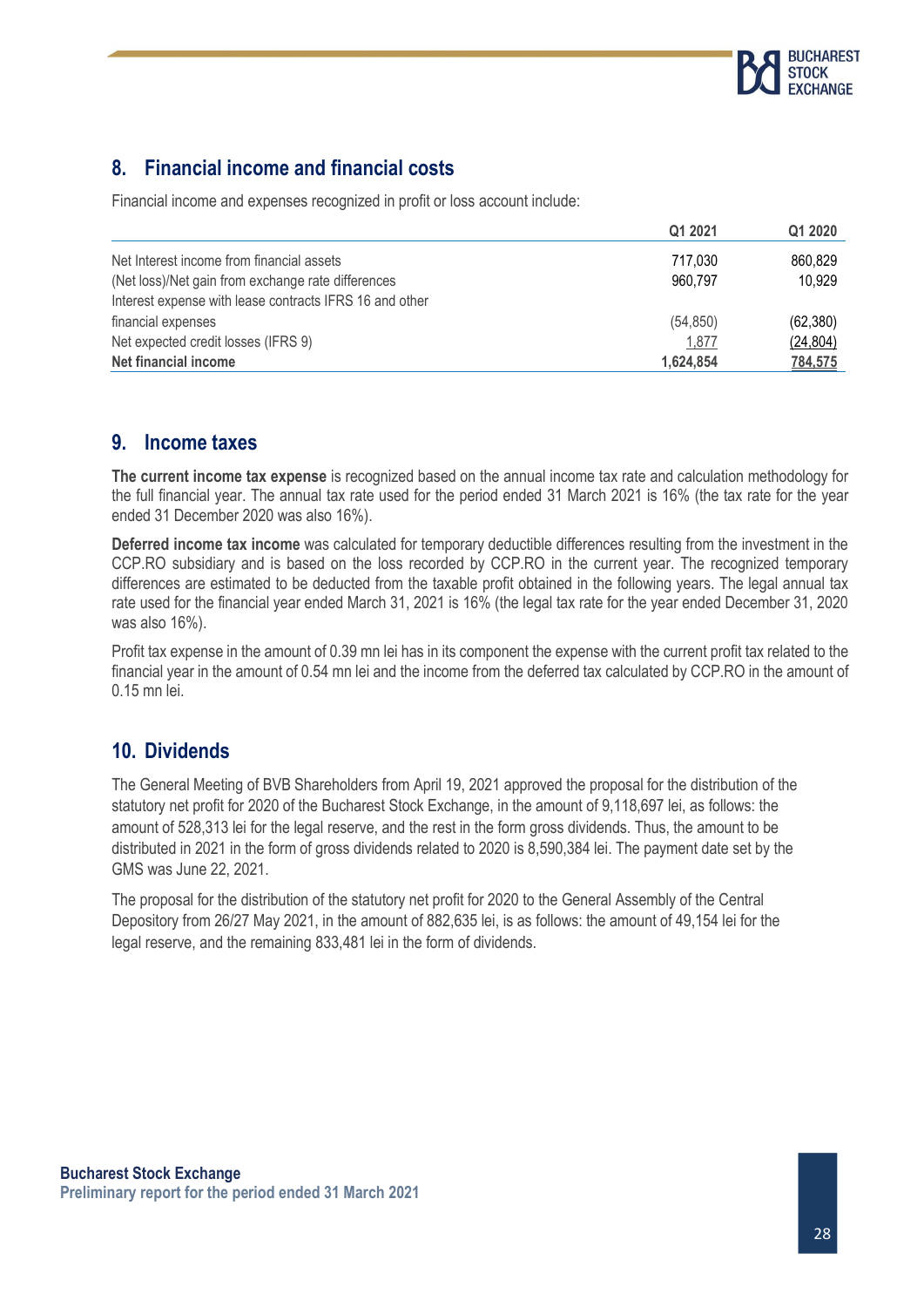

## **11. Share capital**

As of 31 March 2021, BVB had a share capital amounting to RON 80,492,460 divided into 8,049,246 shares with a nominal value of RON 10/share, dematerialized, with the same voting rights, divided into the following categories:

|                                 | <b>Number of shares</b> | % of the share capital |
|---------------------------------|-------------------------|------------------------|
| Legal entities, of which:       | 6,138,493               | 76,26%                 |
| Romanian                        | 5,992,094               | 74,44%                 |
| Foreign                         | 146,399                 | 1,82%                  |
| Individuals, of which:          | 1,865,202               | 23,17%                 |
| Romanian                        | 1,737,336               | 21,58%                 |
| Foreign                         | 127,866                 | 1,59%                  |
| <b>Bucharest Stock Exchange</b> | 45,551                  | 0,57%                  |
| Total                           | 8,049,246               | 100,00%                |



In accordance with the provisions of the article 136, paragraph 5 of law no. 1226/2018 on financial instruments, a shareholder of a market operator cannot own directly or indirectly more than 20% of the total voting rights.

As of 31 March 2021, there were no shareholders holding stakes exceeding this threshold.

## **12. Subsequent events**

Legislation on investor protection in the capital market has been amended and supplemented. Thus, by Law no. 88/2021 on the Investor Compensation Fund ("Law 88/2021") - published in the Official Gazette, Part I, no. 420 / 21.04.2021, and which will enter into force on 20.06.2021, the relevant legal framework is completed by introducing a new organizational and operational framework for the Investor Compensation Fund (FCI).

The new elements introduced by Law 88/2021 mainly aim at modifying the regulatory framework and changing the legal status of FCI - the administrator of the compensation scheme for investors in financial services and instruments - from the joint stock company to a public legal entity

The legal status of FCI in the joint stock company is amended as a legal entity under public law led by representatives of the Financial Supervision Authority (FSA), the Ministry of Finance and the members of the compensation scheme.

#### **Bucharest Stock Exchange**

**Preliminary report for the period ended 31 March 2021**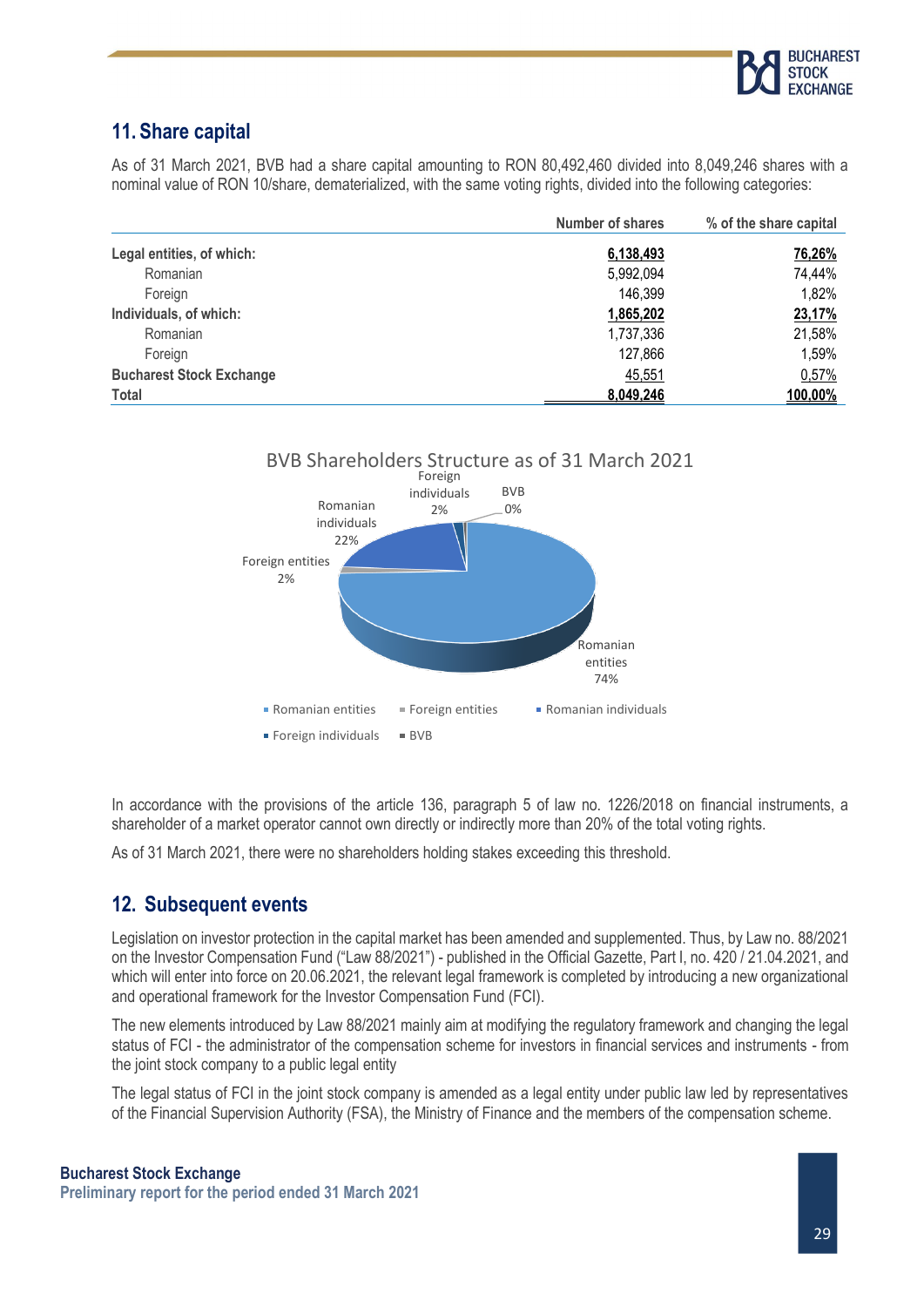

## **13. Economic and financial ratios according to FSA Reg. 5 / 2018**

| <b>Ratio</b>              | <b>Calculation method</b>             | <b>Value</b> |
|---------------------------|---------------------------------------|--------------|
| 1. Liquidity $1$ )        | Current assets / Current liabilities  | 1,93         |
| 2. Gearing $2$ )          | Borrowed capital / Total equity x 100 | 0,05         |
| 3. Receivable turnover 3) | Average receivables / Turnover x 270  | 59           |
| 4. Asset turnover         | Turnover / Non-current assets 4)      | 0,1          |

1) Provides the guarantee to cover current debts from current assets. The recommended acceptable value is about 2.

2) Explains the effectiveness of credit risk management, indicating potential financing, liquidity issues, with influences in meeting the commitments. Borrowed Capital = Loans over 1 year, Employed Capital = Borrowed Capital + Equity

3) Expresses the company's effectiveness in collecting its receivables, ie the number of days until the debtors pay their debts to the company.

4) Explains the effectiveness of non-current asset management by examining turnover (for financial investment companies the amount of current activity revenues) generated by a certain amount of non-current assets.

CEO, CFO,

Adrian Tănase Virgil Adrian Stroia